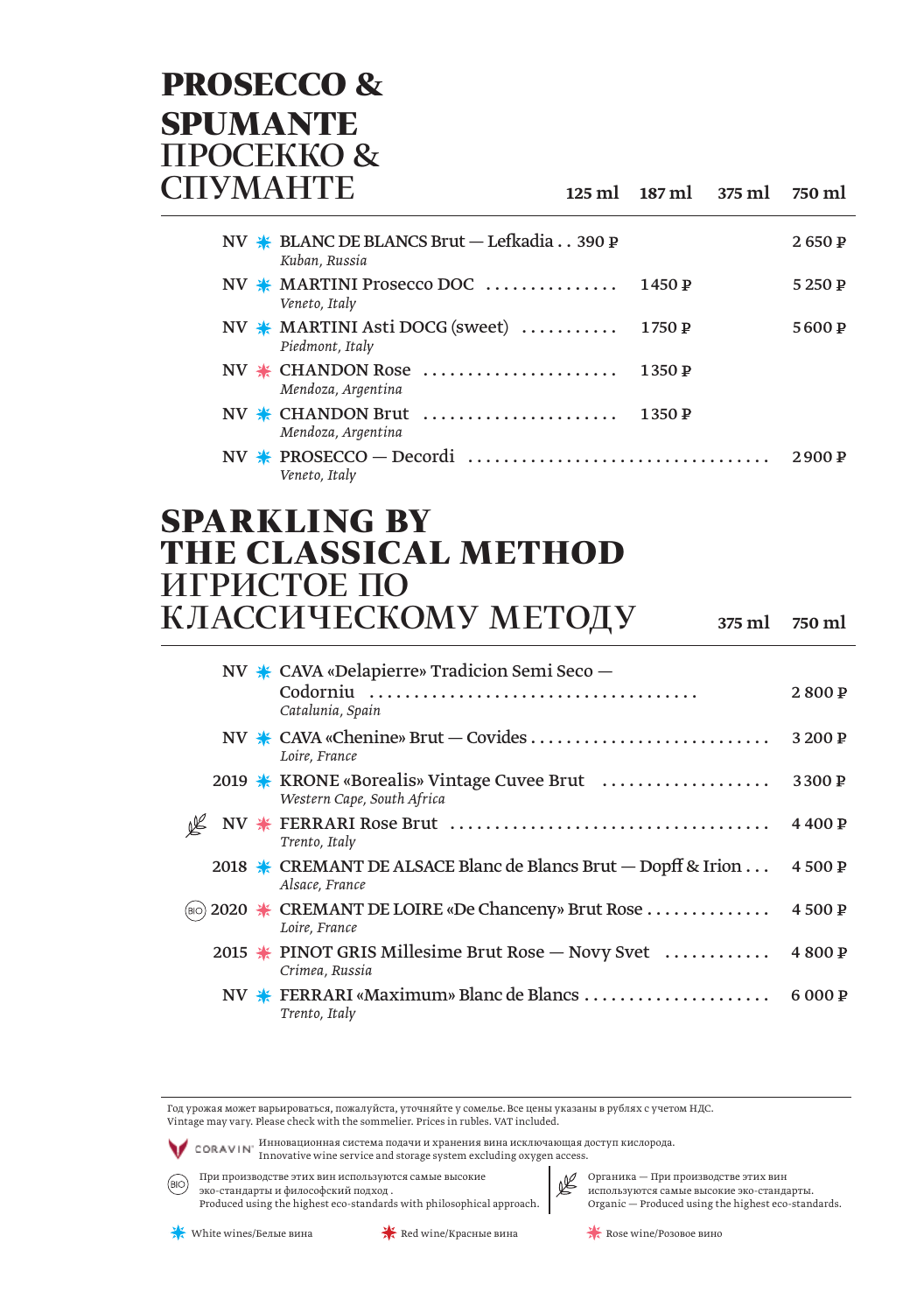#### **CHAMPAGNE** ШАМПАНСКОЕ

750 ml

|       |  | NV * MOËT & CHANDON Brut Imperial  MOËT & CHANDON . 7000 P<br>Champagne, France         | 10950 P            |
|-------|--|-----------------------------------------------------------------------------------------|--------------------|
|       |  | NV $*$ MOËT & CHANDON Nectar Imperial (demi-sec) $\dots\dots\dots$<br>Champagne, France | 12800P             |
|       |  | NV $*$ MOËT & CHANDON Rose Imperial Brut $\ldots$<br>Champagne, France                  | 14000 P            |
|       |  | Champagne, France                                                                       | 5000 P             |
|       |  | Champagne, France                                                                       |                    |
| (BIO) |  | 2010 * BRUNO MICHEL «Assemblee» Brut<br>Champagne, France                               | 9000P              |
|       |  | Champagne, France                                                                       | 9000P              |
| ⊯     |  | NV * AGRAPART «Terroirs» Blanc de Blancs Extra Brut<br>Champagne, France                | 12000 <sub>P</sub> |
|       |  | NV $*$ VEUVE CLICQUOT Cuvee Saint-Petersbourg<br>Champagne, France                      | 12 000 P           |
|       |  | Champagne, France                                                                       | 14700 P            |
|       |  | NV <u>*</u> YVES LOUVET «Selection D'Emile» Brut Premier Cru<br>Champagne, France       | 16000P             |
|       |  | NV * YVES LOUVET «D'Aglaee» Rose Brut<br>Champagne, France                              | 17000 P            |
|       |  | 2011 * LEGRAS & HAAS Blanc de Blancs Grand Cru Chouilly Millésime<br>Champagne, France  | 20000P             |
|       |  | 2010 * DOM PERIGNON Vintage Brut<br>Champagne, France                                   | 33 000 P           |
|       |  | Champagne, France                                                                       | 48 000 P           |
|       |  | 2003 * DOM PERIGNON Vintage Rose Brut<br>Champagne, France                              | 66950 P            |

#### **PET-NAT & CIDER** ПЕТ-НАТ & СИДР

| NV * «BOUCHE» Brut de Normandie - Christian Drouin  1900 P<br>Calvados, France |        |
|--------------------------------------------------------------------------------|--------|
| 2020 $\ast$ PET-NAT «The Lines» Rose Extra Brut (Cabernet Franc) –             |        |
| Kuban, Russia                                                                  | 3000 P |

Год урожая может варьироваться, пожалуйста, уточняйте у сомелье. Все цены указаны в рублях с учетом НДС. Vintage may vary. Please check with the sommelier. Prices in rubles. VAT included.

CORAVIN<sup>,</sup> Инновационная система подачи и хранения вина исключающая доступ кислорода.<br>
— CORAVIN<sup>,</sup> Innovative wine service and storage system excluding oxygen access.

(BIO) При производстве этих вин используются самые высокие эко-стандарты и философский подход. Produced using the highest eco-standards with philosophical approach.

Органика — При производстве этих вин<br>используются самые высокие эко-стандарты.  $\label{eq:optimal} \textsc{Organic} - \textsc{Produced using the highest eco-standards.}$ 

 $\frac{1}{\sqrt{2}}$  Rose wine/Розовое вино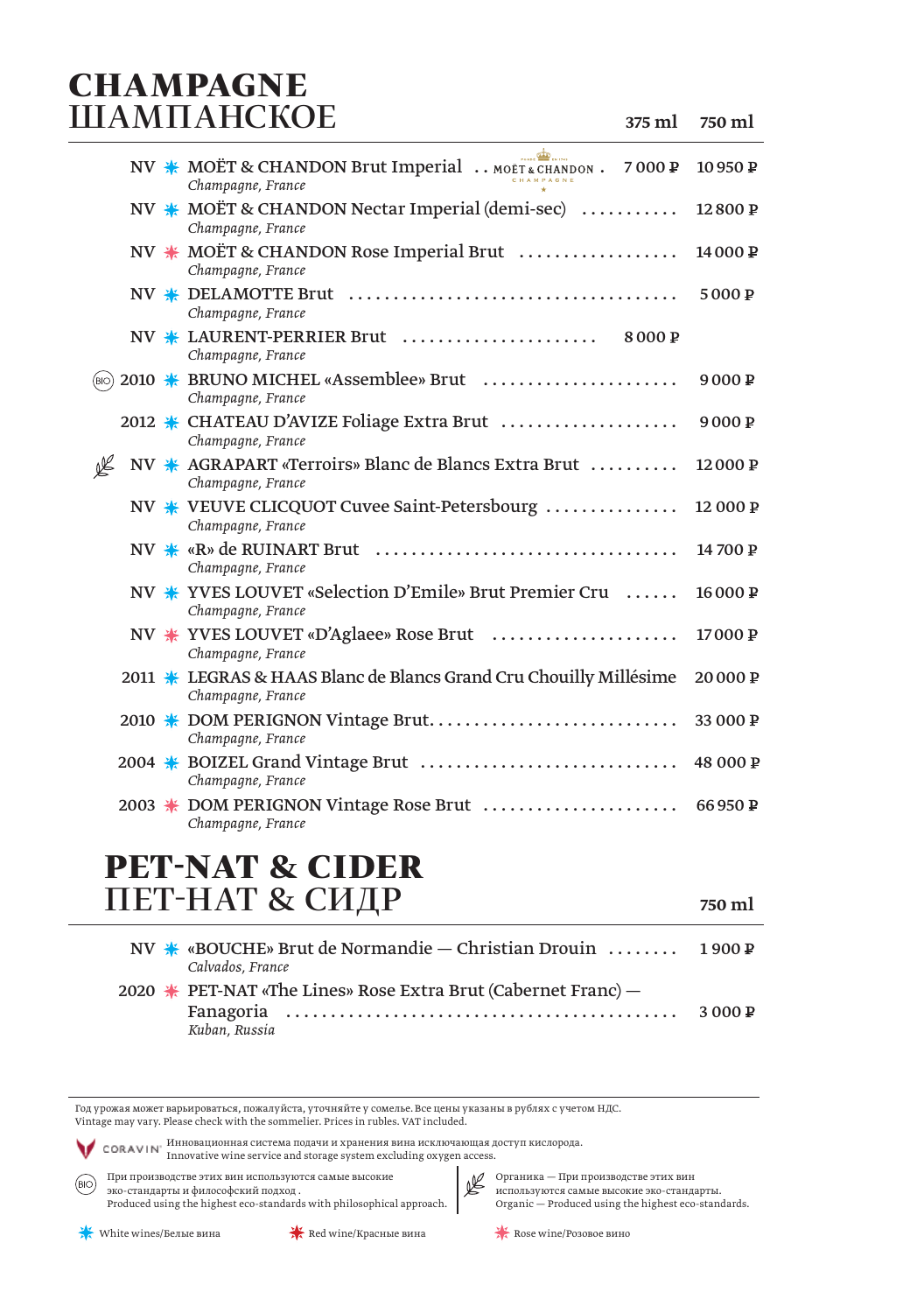#### **WINES BY THE GLASS** ВИНА ПО БОКАЛАМ

#### Сһатрадпе/Шампанское

ah NV \* MOËT & CHANDON Brut Imperial....... MOËT & CHANDON 1900 P  $\ddot{\phantom{a}}$ Champagne, France

#### $*$  White wines/Белые вина

| 2020                    | VINHO VERDE «Bonina» — Ponte Da Barca<br>Vinho Verde, Portugal                        | 350 P   | 2100 P         |
|-------------------------|---------------------------------------------------------------------------------------|---------|----------------|
| 2020                    | VIOGNIER - Gai-Kodzor<br>Kuban, Russia                                                | 430P    | 2600P          |
| 2020                    | PINOT GRIGIO «Vallade» — Casa Girelli<br>Trento, Italy                                | 470 P   | 2800P          |
| 2020                    | RIESLING — Weinhaus Cannis<br>Rheinhessen, Germany                                    | 550 $P$ | 3300 P         |
| 2020                    | SAUVIGNON BLANC «Fault Line» $-$ Lake Chalice $\ldots$ .<br>Marlborough, New Zealand  | 600 P   | 3600 P         |
| 2020<br>CORAVIN         | $SATINELA - Marques$ De Caceres (semi-sweet)<br>Rioja, Spain                          | 650 P   | 3 900 P        |
| v<br>2020<br>CORAVIN    | CHARDONNAY «Jail Break» -<br>Zimmerman-Graeff & Muller<br>California, USA             |         | 660 P 4 000 P  |
| 2020<br>CORAVIN         | SAUVIGNON BLANC «Winemaker & Sommelier» -<br>Kuban, Russia                            | 700 P   | 4 200 P        |
| 2020<br>v<br>CORAVIN'   | VERDEJO Ecologico — Menade $\dots\dots\dots\dots\dots\dots\dots$<br>Rueda, Spain      | 800 P   | 4800 P         |
| 2020<br>CORAVIN         | GAVI del comune di Gavi - La Chiara<br>Piedmont, Italy                                | 850 P   | 5 100 P        |
| 2018<br>CORAVIN'        | CHABLIS — Domaine Joelle Vrignaud<br>Burgundy, France                                 |         | 1100 P 6600 P  |
| v<br>2019<br>CORAVIN'   | PINOT BLANC — Usadba Divnomorskoe<br>Kuban, Russia                                    |         | 1200 P 7100 P  |
| 2020<br>v<br>CORAVIN    | GAVI dei GAVI «Etichetta Nera» — La Scolca<br>Piedmont, Italy                         |         | 1500 P 9000 P  |
| 2017<br><b>CORAVIN'</b> | CHABLIS 1-er Cru Fourchaume «L'Homme Mort» –<br>Domaine des Hates<br>Burgundy, France |         | 1950 P 11700 P |

#### $*$  Rose wines/Poзoвые вина

125 ml 750 ml

| 2020             | SELFIE (Merlot, Citron Magaracha) — Fanagoria $\ldots$ 370 P 2 200 P<br>Kuban, Russia        |              |
|------------------|----------------------------------------------------------------------------------------------|--------------|
| 2020             | $SYRAH - Planeta$<br>Sicily, Italy                                                           | 650 P 4000 P |
| 2017<br>CORAVIN' | L'EXCEPTION (Merlot, Caladoc) — Chateau Thuerry  1000 P 6 000 P<br>Coteaux du Verdon, France |              |

Год урожая может варьироваться, пожалуйста, уточняйте у сомелье. Все цены указаны в рублях с учетом НДС. Vintage may vary. Please check with the sommelier. Prices in rubles. VAT included.

CORAVIN<sup>,</sup> Инновационная система подачи и хранения вина исключающая доступ кислорода.<br>CORAVIN<sup>,</sup> Innovative wine service and storage system excluding oxygen access.

При производстве этих вин используются самые высокие  $(BIO)$ эко-стандарты и философский подход. Produced using the highest eco-standards with philosophical approach.



© Органика — При производстве этих вин используются самые высокие эко-стандарты. Organic - Produced using the highest eco-standards.

Red wine/Красные вина

 $\frac{1}{\sqrt{2}}$  Rose wine/Розовое вино

 $100 \text{ ml}$ 

125 ml 750 ml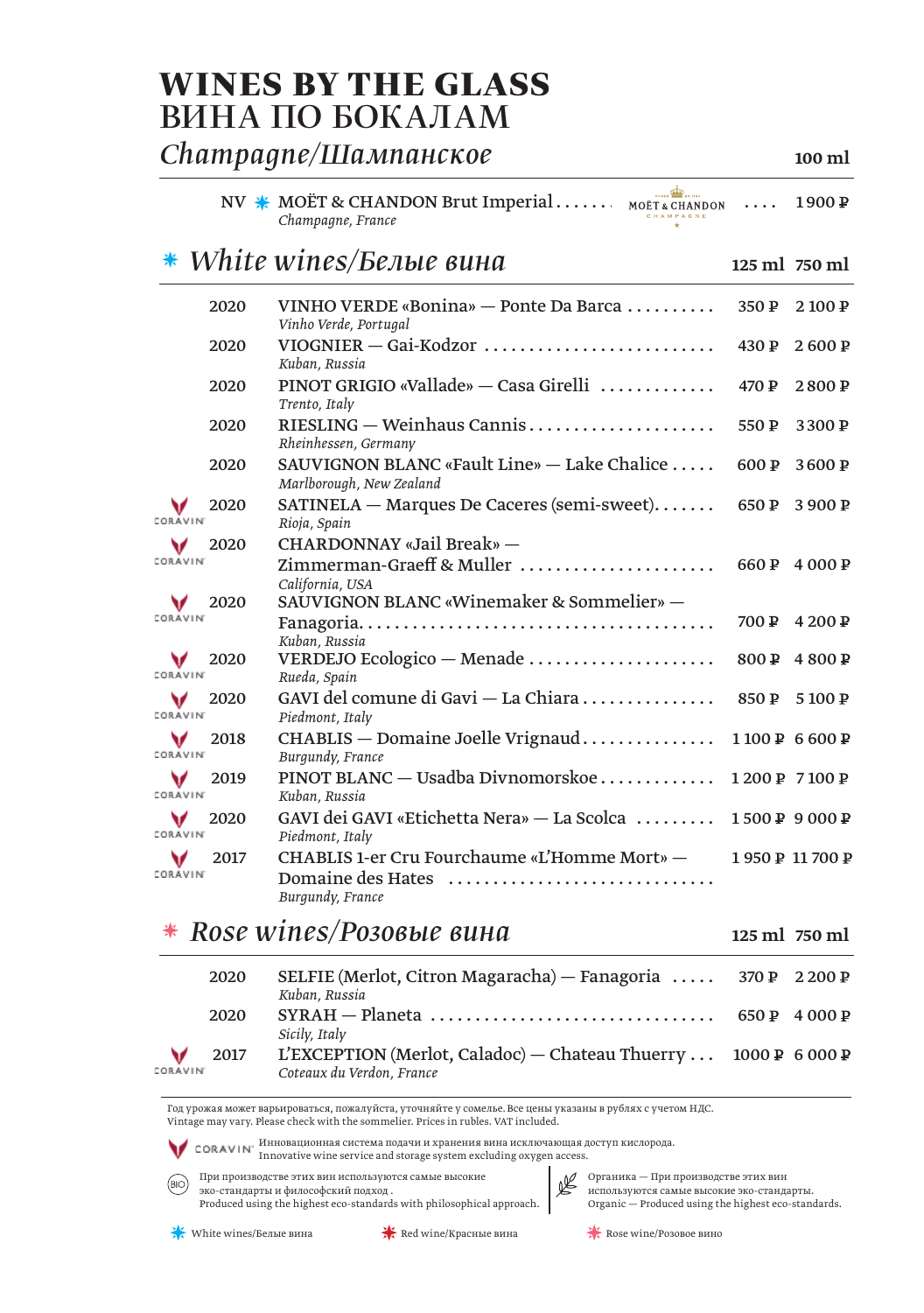#### **WINES BY THE GLASS** ВИНА ПО БОКАЛАМ

 $*$  Red wines/Красные вина

125 ml 750 ml

|                      | 2019 | $MOURVEDRE, SYRAH - Gai-Kodzor$<br>Kuban, Russia                                                          | 310P  | 1900 P        |
|----------------------|------|-----------------------------------------------------------------------------------------------------------|-------|---------------|
|                      | 2019 | SHIRAZ — Stone's Throw Winery<br>Victoria, Australia                                                      | 370 P | 2200 P        |
|                      | 2016 | CABERNET SAUVIGNON «Likuriya» — Lefkadia<br>Kuban, Russia                                                 | 450 P | 2700 P        |
|                      | 2020 | $PINOTAGE - Kumala \ldots \ldots \ldots \ldots \ldots \ldots \ldots \ldots$<br>Western Cape, South Africa | 470 P | 2800P         |
| CORAVIN              | 2018 | CHIANTI — Fontella<br>Tuscany, Italy                                                                      | 550 P | 3 300 P       |
| v<br>CORAVIN         | 2018 | SAPERAVI «Premium» - Askaneli Brothers<br>Kakheti, Georgia                                                | 600 P | 3650 P        |
| v<br>CORAVIN'        | 2016 | RIOJA Crianza — Vina Olabarri<br>Rioja, Spain                                                             | 650 P | 3 900 P       |
| v<br><b>CORAVIN'</b> | 2019 | MALBEC «Turno de Noche» — Boutinot<br>Mendoza, Argentina                                                  | 660 P | 4 000 P       |
| v<br><b>CORAVIN'</b> | 2019 | ZINFANDEL «Megazin» — Mare Magnum<br>Lodi, California, USA                                                | 740 P | 4400P         |
| v<br>CORAVIN'        | 2019 | KHVANCHKARA (Alexandrouli) - Mildiani (semi-sweet).<br>Racha-Lechkhumi, Georgia                           | 740 P | 4400P         |
| v<br>CORAVIN         | 2015 | CHATEAU LAUBES<br>Bordeaux, France                                                                        | 770 P | 4600 P        |
| v<br>CORAVIN'        | 2019 | PINOT NOIR «Le Presidente» — Sylvain Loichet<br>Burgundy, France                                          | 970 P | 5800P         |
| v<br>CORAVIN'        | 2019 | <b>GNARLY HEAD (Cabernet Sauvignon) Double Black</b><br>Bourbon Barrel Aged - Delicato<br>California, USA |       | 1100 P 6600 P |
| v<br><b>CORAVIN'</b> | 2019 | PINOT NOIR — Usadba Divnomorskoe<br>Kuban, Russia                                                         |       | 1200 P 7100 P |
| v<br>CORAVIN'        | 2019 | LE VOLTE (Merlot, Cabernet Sauvignon, Sangiovese) -<br>Tenuta dell'Ornellaia<br>Tuscany, Italy            |       | 1200 P 7200 P |
| v<br><b>CORAVIN'</b> | 2014 | MERLOT «Sito dell'Ulmo» - Planeta  1500 P 9 000 P<br>Sicily, Italy                                        |       |               |
| CORAVIN              | 2018 | SHIRAZ «Alices» - Greenock Creek<br>Barossa, Australia                                                    |       | 1600 P 9600 P |
| CORAVIN              | 2017 | KURNI (Montepulciano) — Oasi Degli Angeli $ \dots 2550 P 15500 P$<br>Marke, Italy                         |       |               |
| CORAVI               | 2016 | AMARONE della Valpolicella Classico «Salvalai» - Cesari 2750 P 16 500 P<br>Veneto, Italy                  |       |               |

Год урожая может варьироваться, пожалуйста, уточняйте у сомелье. Все цены указаны в рублях с учетом НДС. Vintage may vary. Please check with the sommelier. Prices in rubles. VAT included.

CORAVIN<sup>,</sup> Инновационная система подачи и хранения вина исключающая доступ кислорода.<br>
— CORAVIN<sup>,</sup> Innovative wine service and storage system excluding oxygen access.

 $\widehat{\text{(BO)}}$  При производстве этих вин используются самые высокие эко-стандарты и философский подход. Produced using the highest eco-standards with philosophical approach.

Органика — При производстве этих вин<br>используются самые высокие эко-стандарты. Organic - Produced using the highest eco-standards.

 $\frac{1}{2}$  Rose wine/Розовое вино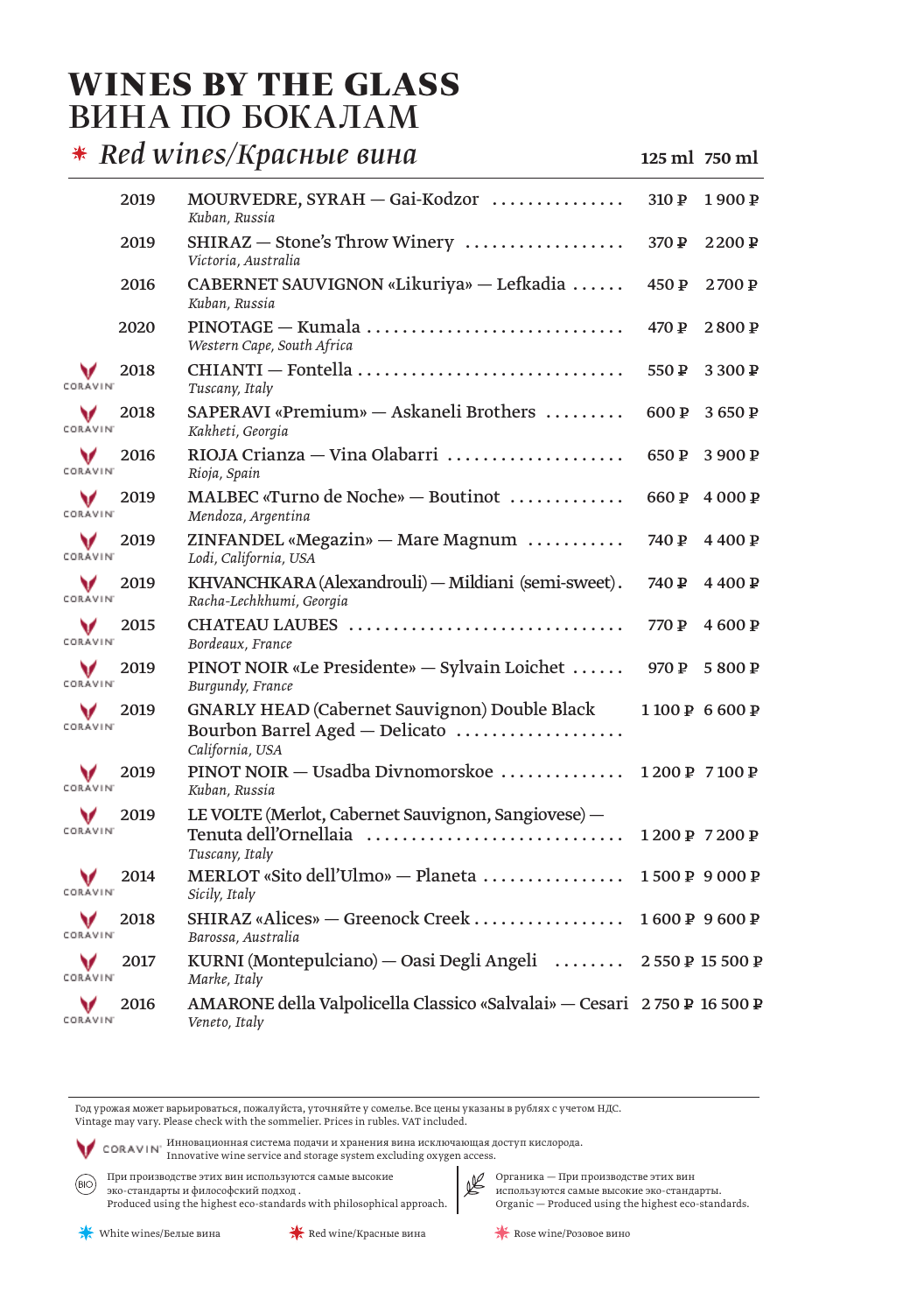#### **WINE BY HALF-BOTTLES** ВИНА В ПОЛУБУТЫЛКАХ

|         | $*$ White wines/Белые вина                                                           | 375 ml        |
|---------|--------------------------------------------------------------------------------------|---------------|
| 2019    | $MOSCATO$ d'ASTI (semi-sweet) — Michele Chiarlo $\ldots \ldots$<br>Piedmont, Italy   | 2600P         |
| 2019    | I FRATI (Trebbiano) - Cà dei Frati<br>Lombardia, Italy                               | 2800P         |
| 2019    | RIESLING «Estate Rudesheim» - Georg Breuer<br>Rheingau, Germany                      | 3800P         |
| \$ 2018 | SANCERRE «Les Chasseignes» — Claude Riffault<br>Loire, France                        | 4500 P        |
| 2019    | CHABLIS - Roland Lavantureux<br>Burgundy, France                                     | 6600P         |
|         | Rose wine/Розовое вино                                                               | 375 ml        |
| 2020    | PINOT NOIR «Bone Dry» — Reichsrat Von Buhl<br>Pfalz, Germany                         | 16900P        |
|         | $*$ Red wine/Красные вина                                                            | 375 ml        |
| 2019    | $RIOJA$ Crianza — Bodegas Ramon Bilbao $\ldots \ldots \ldots \ldots$<br>Rioja, Spain | 2200 P        |
| 2016    | CHIANTI CLASSICO «Clemente VII» — Castelli del Grevepesa<br>Tuscany, Italy           | 2700 P        |
| 2019    | VALPOLICELLA — Brigaldara<br>Veneto, Italy                                           | 3 100 P       |
| 2016    | TASSINAIA - Castello del Terriccio<br>Tuscany, Italy                                 | 5200 P        |
| 2016    | BARBARESCO «Vallegrande» — Ca'del Baio<br>Piedmont, Italy                            | 6700 P        |
|         | $Sweet\,wines/Lecepmhbe\,suha$                                                       | 375 ml 500 ml |

- 2018 \* SAUTERNES Chateau Jany ......................... 4600 P Bordeaux, France
- 2019 \* MALBEC «Susana Balbo» Late Harvest Dominio del Plata : 4000 P Mendoza, Argentina

Год урожая может варьироваться, пожалуйста, уточняйте у сомелье. Все цены указаны в рублях с учетом НДС. Vintage may vary. Please check with the sommelier. Prices in rubles. VAT included.



Органика — При производстве этих вин<br>используются самые высокие эко-стандарты. Organic - Produced using the highest eco-standards.

эко-стандарты и философский подход. Produced using the highest eco-standards with philosophical approach.

При производстве этих вин используются самые высокие

 $(BIO)$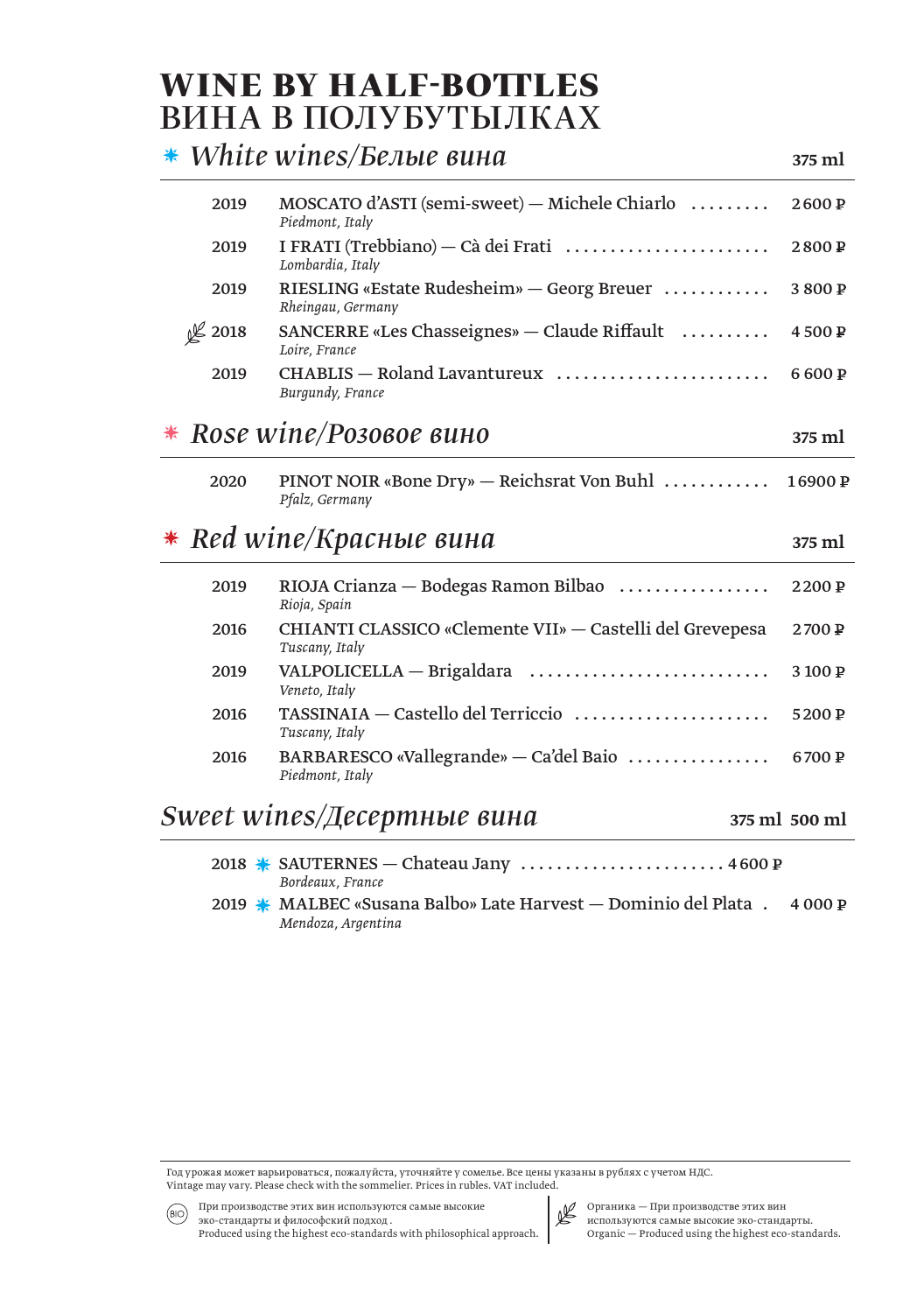#### **WHITE WINE** БЕЛОЕ ВИНО

| 2020    | RIESLING «Dr. Zenzen» — Einig-Zenzen (non-alcoholic) $\dots$<br>Mosel, Germany                | 1900 <sub>P</sub> |
|---------|-----------------------------------------------------------------------------------------------|-------------------|
| 2019    | TSINANDALI (Rkatsiteli, Mtsvane) – Kartuli Vazi<br>Kakheti, Georgia                           | 2200 P            |
| 2019    | SAUVIGNON BLANC «Likuriya» — Lefkadia<br>Kuban, Russia                                        | 2800P             |
| 2019    | Veneto, Italy                                                                                 | 2900P             |
| 2020    | Stellenbosch, South Africa                                                                    | 3 000 P           |
| 2019    | KISI — Askaneli Brothers<br>Kakheti, Georgia                                                  | 3100P             |
| 2020    | BACCHUS Trocken - Winzervereinigung<br>Saale-Unstrut, Germany                                 | 3100P             |
| 2019    | MUSCADET De Sevre Et Maine «Sur Lie» — Saget La Perriere<br>Loire, France                     | 3200P             |
| 2020    | SAUVIGNON BLANC Reserva - Viu Manent<br>Colchaqua Valley, Chile                               | 3300 P            |
| 2020    | TORRONTES «Amauta» - Bodega El Porvenir<br>Mendoza, Argentina                                 | 3300P             |
| 2019    | $CHARDONNAY$ «Sundial» - Fetzer<br>California, USA                                            | 3500P             |
| 2019    | GRUNER VELTLINER - Zantho<br>Niederosterreich, Austria                                        | 3600P             |
| 2020    | VERMENTINO — Cantina Mesa<br>Sardinia, Italy                                                  | 3 900 P           |
| 2018    | RIESLING «Cave de Bennwihr» — Bestheim<br>Alsace, France                                      | 3900P             |
| 2020    | SAUVIGNON BLANC — Porcupine Ridge $\dots\dots\dots\dots\dots\dots$<br>Swartland, South Africa | 4000P             |
| 2020    | CHARDONNAY «Dona Dominga» Gran Reserva — Casa Silva<br>Colchaqua Valley, Chile                | 4 200 P           |
| 2019    | SAUVIGNON BLANC «Austrian Elder» — Weingut R&A Pfaffl<br>Niederosterreich, Austria            | 4 200 P           |
| \$ 2017 | RIESLING - Molitor Rosenkreuz<br>Mosel, Germany                                               | 4400 P            |
| 2020    | PFEFFERER (Golden Muscat) - Cantina Colterenzio<br>Trentino-Alto Adige, Italy                 | 4400 P            |
| 2018    | RIESLING «Saar» Trocken — Weingut Van Volxem<br>Mosel, Germany                                | 4500 P            |
| 2018    | ALBARINO «Pazo De San Mauro» — Marqués de Vargas<br>Rias Baixas, Spain                        | 4800P             |
| 2017    | VIOGNIER «Les Monestiers» - David Reynaud<br>Rhone, France                                    | 5100P             |
| 2020    | GEWURZTRAMINER Reserve – Gustave Lorentz<br>Alsace, France                                    | 5800P             |

Год урожая может варьироваться, пожалуйста, уточняйте у сомелье. Все цены указаны в рублях с учетом НДС. Vintage may vary. Please check with the sommelier. Prices in rubles. VAT included.

При производстве этих вин используются самые высокие  $(BIO)$ эко-стандарты и философский подход. Produced using the highest eco-standards with philosophical approach.

Органика — При производстве этих вин<br>используются самые высокие эко-стандарты.

 $\label{eq:optimal} \textsc{Organic} - \textsc{Produced} \text{ using the highest eco-standards.}$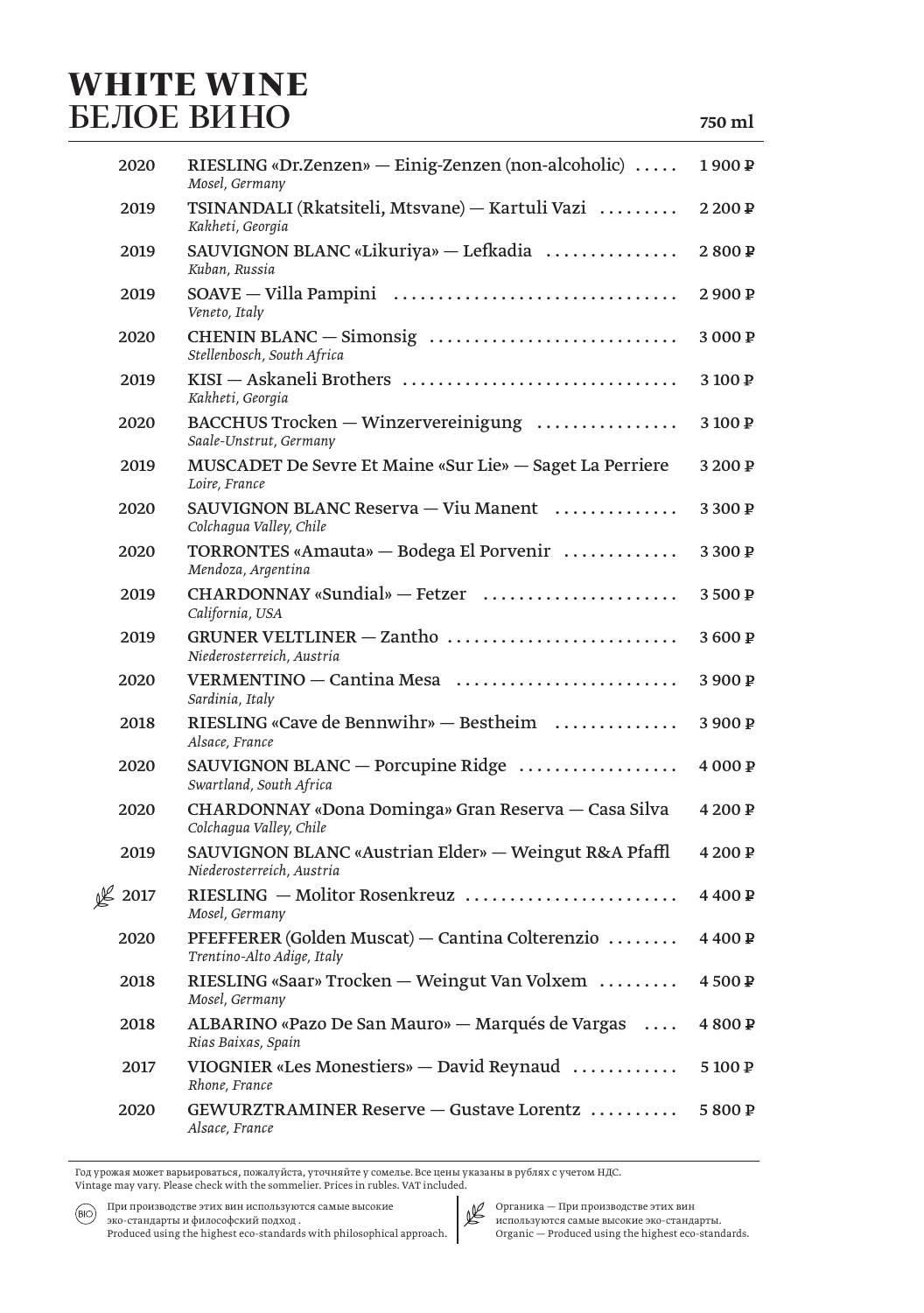#### **WHITE WINE** БЕЛОЕ ВИНО

| 2020                       | RIESLING — Kaufmann<br>Rheingau, Germany                                                 | 6200 P   |
|----------------------------|------------------------------------------------------------------------------------------|----------|
| 2019                       | Friuli, Italy                                                                            | 5000P    |
| 2020                       | SAUVIGNON BLANC «Little Beauty» — Vinultra $\dots\dots\dots$<br>Marlborough, New Zealand | 7000P    |
| 2016                       | EAST HILL BLEND (Viognier, Chardonnay) -<br>Usadba Divnomorskoe                          | 7000P    |
|                            | Kuban, Russia                                                                            |          |
| 2018                       | LAUDARI (Chardonnay) — Baglio del Cristo di Campobello<br>Sicily, Italy                  | 7200 P   |
| 2018                       | POUILLY-FUISSE - Jean Lefort<br>Sicily, Italy                                            | 8400P    |
| 2018                       | Burgundy, France                                                                         | 11 000 P |
| 2018                       | SAVIGNY-LES-BEAUNE — Domaine de Bellene<br>Burgundy, France                              | 14 000 P |
| $\cancel{\mathbb{C}}$ 2016 | $MANON$ (Chardonnay) — Yann Durieux $\ldots \ldots \ldots \ldots$<br>Burgundy, France    | 16 000 P |
| 2012                       | MEURSAULT – Domaine Bitouzet-Prieur<br>Burgundy, France                                  | 18 800 P |

Год урожая может варьироваться, пожалуйста, уточняйте у сомелье. Все цены указаны в рублях с учетом НДС. Vintage may vary. Please check with the sommelier. Prices in rubles. VAT included. (BO) При производстве этих вин используются самые высокие

эко-стандарты и философский подход . Produced using the highest eco-standards with philosophical approach.

Органика — При производстве этих вин<br>используются самые высокие эко-стандарты.  $\label{eq:optimal} \text{Organic} - \text{Produced using the highest eco-standards.}$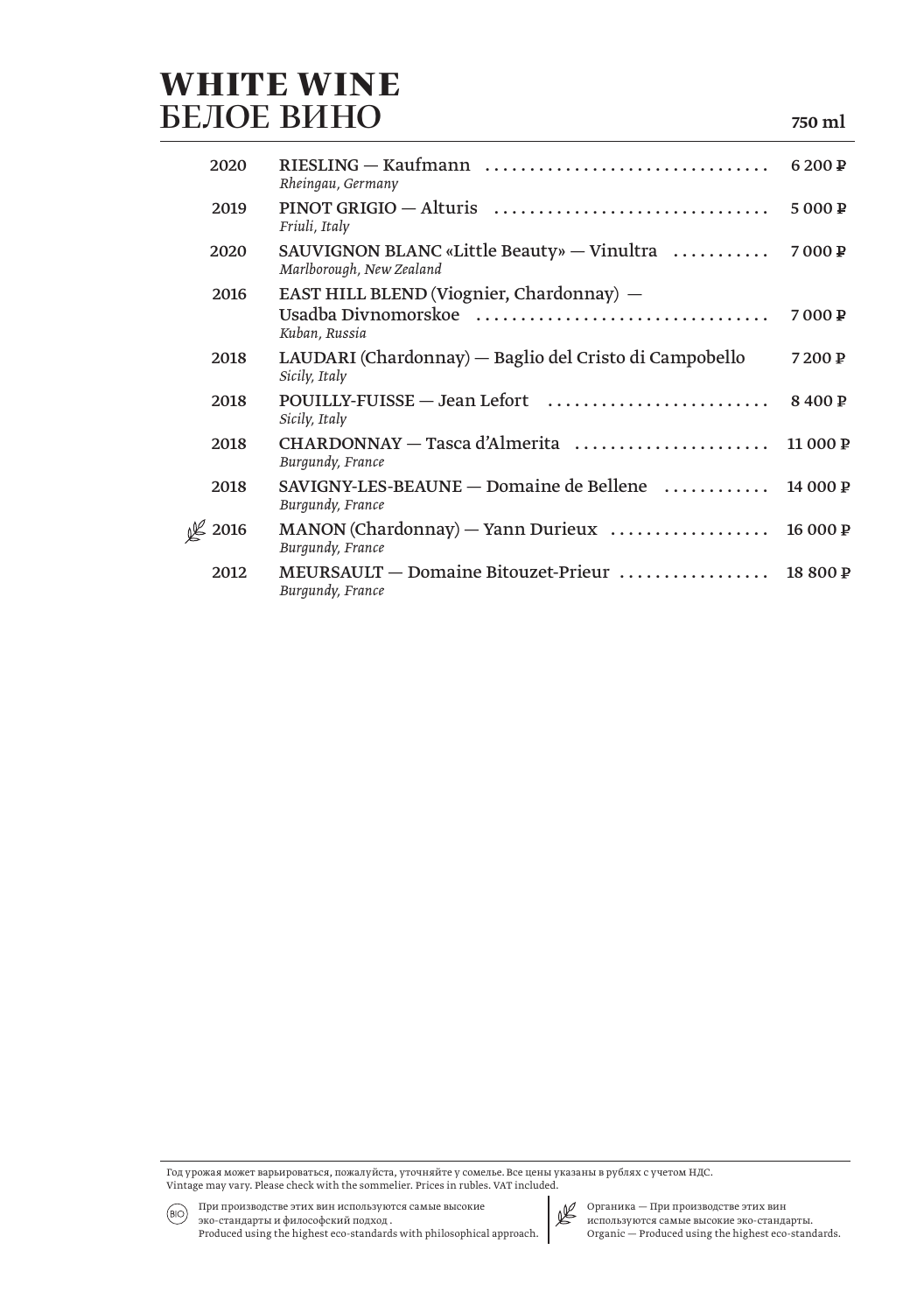#### **RED WINE** КРАСНОЕ ВИНО

| 2019 | CARMENERE «Aromo» — Vina Aromo<br>Maule Valley, Chile                                                           | 2600P   |
|------|-----------------------------------------------------------------------------------------------------------------|---------|
| 2016 | CABERNET SAUVIGNON «Likuriya» — Lefkadia<br>Kuban, Russia                                                       | 2700 P  |
| 2018 | ARTWINE (Saperavi, Muscat) - Askaneli Brothers (semi-sweet)<br>Kakheti, Georgia                                 | 2850P   |
| 2020 | EL PICARO — Bodegas Matsu<br>Toro, Spain                                                                        | 2900 P  |
| 2019 | APPASSIMENTO — Cantina di Negrar<br>Veneto, Italy                                                               | 3000P   |
| 2018 | NERO D'AVOLA - Giordano Vini<br>Sicily, Italy                                                                   | 3100P   |
| 2019 | PASSO SARDO (Cannonau) - Enoitalia<br>Sardinia, Italy                                                           | 3 200 P |
| 2018 | PINOT NOIR - Peter & Peter<br>Pfalz, Germany                                                                    | 3 200 P |
| 2018 | MUKUZANI - Mildiani<br>Kakheti, Georgia                                                                         | 3300 P  |
| 2019 | NEGROAMARO «Quis» — Tenuta Giustini<br>Puglia, Italy                                                            | 3 300 P |
| 2018 | TANNAT «Brisas Del Este» — Bodega Garzon<br>Maldonado, Uruguay                                                  | 3400 P  |
| 2017 | CABERNET SAUVIGNON Terrazas - Bodegas Chandon<br>Mendoza, Argentina                                             | 3600P   |
| 2019 | KINDZMARAULI (Saperavi) – Mildiani (semi-sweet)<br>Kakheti, Georgia                                             | 3700P   |
| 2018 | VALPOLICELLA - San Cassiano<br>Veneto, Italy                                                                    | 4000P   |
| 2020 | MALBEC «Little Fuck» — Vignobles Vellas<br>Cahors, France                                                       | 4 000 P |
| 2019 | GULFSTREAM (Cabernet Sauvignon, Shiraz) -                                                                       |         |
|      | Chateau Tanunda Estate<br>South Australia, Australia                                                            | 4 200 P |
| 2019 | 19 CRIMES «The Uprising» — Treasury Wine Estates<br>South Australia, Australia                                  | 4 200 P |
| 2018 | PINOT NOIR «Land Made» - Yealands Estate<br>Marlborough, New Zealand                                            | 4500 P  |
| 2018 | Burgenland, Austria                                                                                             | 4800P   |
| 2018 | XINOMAVRO «Hedgehog» Single Vineyard — Alpha Estate<br>Amyndeon, Greece                                         | 5000P   |
| 2014 | BAD BOY — Thunevin $\dots\dots\dots\dots\dots\dots\dots\dots\dots\dots\dots\dots\dots\dots$<br>Bordeaux, France | 5200P   |
| 2017 | CLOS DE LOS SIETE (Malbec, Merlot, Cabernet Sauvignon)<br>Mendoza, Argentina                                    | 5500P   |
| 2018 | ROSSO DI MONTALCINO - Madonna Nera<br>Tuscany Italy                                                             | 5500 P  |

Год урожая может варьироваться, пожалуйста, уточняйте у сомелье. Все цены указаны в рублях с учетом НДС. Vintage may vary. Please check with the sommelier. Prices in rubles. VAT included.

При производстве этих вин используются самые высокие  $(BIO)$ эко-стандарты и философский подход. Produced using the highest eco-standards with philosophical approach.

Органика — При производстве этих вин<br>используются самые высокие эко-стандарты.  $\label{eq:optimal} \textsc{Organic} - \textsc{Produced} \text{ using the highest eco-standards.}$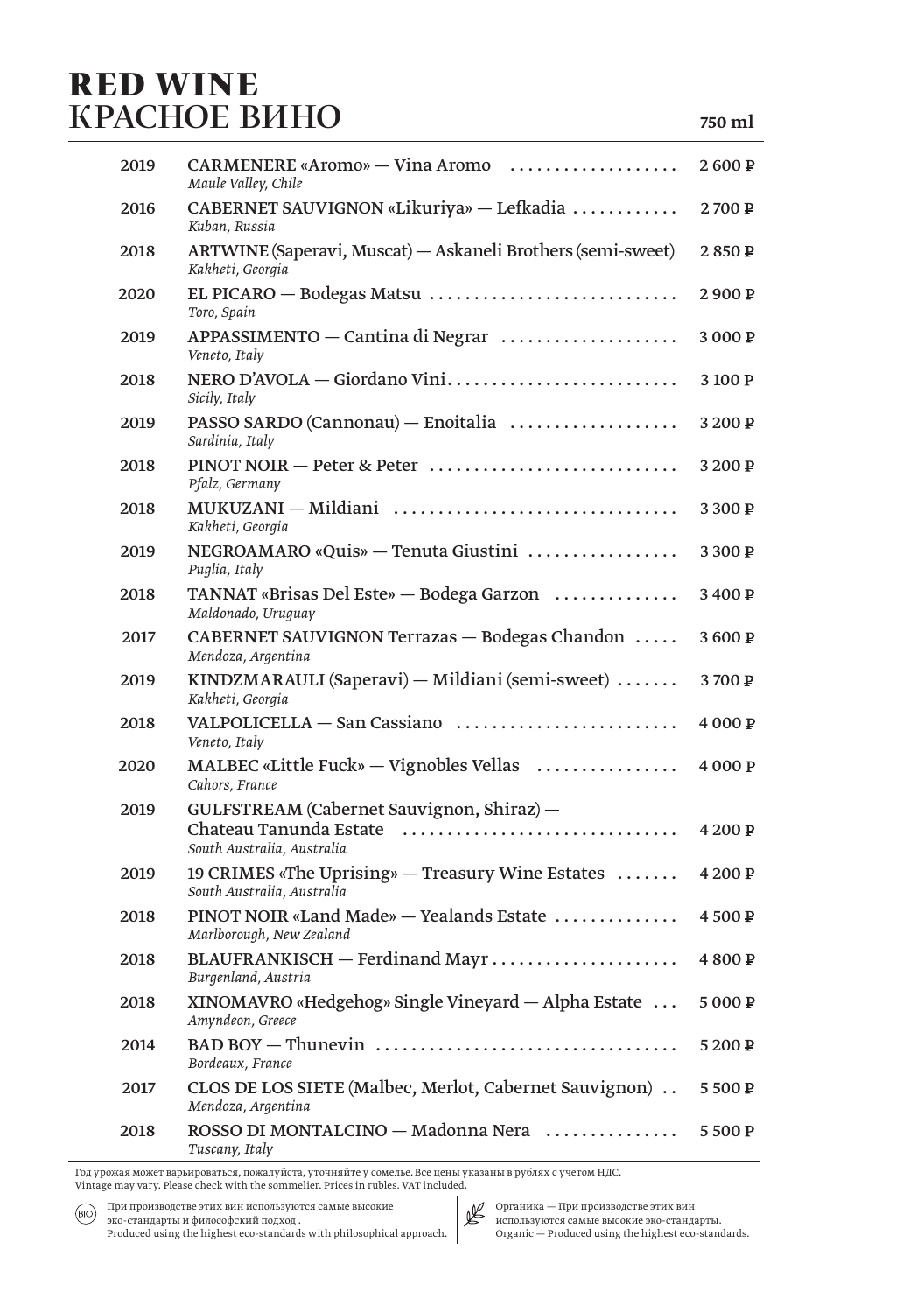### **RED WINE** КРАСНОЕ ВИНО

| 2018          | MIOLO Rezerva (Merlot) — Miolo Wine Group<br>Campanha, Brazil                                                                                                                    | 5800P    |
|---------------|----------------------------------------------------------------------------------------------------------------------------------------------------------------------------------|----------|
| 2019          | SEXY BEAST (Cabernet Sauvignon) $-$ Two Hands<br>McLaren Vale, Australia                                                                                                         | 6 000 P  |
| 2013          | DIANE DE BELGRAVE - Chateau Belgrave<br>Bordeaux, France                                                                                                                         | 6500P    |
| 2017          | VINO NOBILE DI MONTEPULCIANO «La Braccesca» -<br>Tenuta La Braccesca (alteraccession) alternativa de Tenuta La Braccesca (alternaccession) alternaces de la Br<br>Tuscany, Italy | 6500P    |
| 2016<br>(BIO) | NEROBARONJ - Gulfi<br>Sicily, Italy                                                                                                                                              | 7000P    |
| 2016          | CHATEAU L'ARGENTEYRE<br>Bordeaux, France                                                                                                                                         | 7200P    |
| 2016          | AWATEA (Cabernet Sauvignon, Merlot) - Te Mata<br>Hawke's Bay, New Zealand                                                                                                        | 7500 P   |
| 2016          | THE CITY RUNNER (Cabernet Sauvignon) — Mare Magnum.<br>California, USA                                                                                                           | 8500 P   |
| 2016          | MALBEC «Zaha» Toko Vineyard — Bodega Teho $\ldots \ldots \ldots$<br>Mendoza, Argentina                                                                                           | 9000P    |
| 2016          | Sardinia, Italy                                                                                                                                                                  | 9 000 P  |
| 2015          | BARBARESCO «Mantico» - Bersano<br>Piedmont, Italy                                                                                                                                | 9600P    |
| 2016          | LE PETIT HAUT-LAFITTE ROUGE - Château Smith Haut Lafitte<br>Bordeaux, France                                                                                                     | 12 000 P |
| 2013          | Tuscany, Italy                                                                                                                                                                   | 12 800 P |
| 2014          | AMARONE della Valpolicella - Musella<br>Veneto, Italy                                                                                                                            | 13 500 P |
| 2015          | BLASON D'ISSAN — Château d'Issan<br>Bordeaux, France                                                                                                                             | 14 000 P |
| 2018          | POMMARD Vieilles Vignes - Domaine Joseph Voillot<br>Burgundy, France                                                                                                             | 15 500 P |
| 2012          | ROSSO CELTICO (Cabernet Sauvignon, Merlot) - Moschioni 15 500 P<br>Friuli, Italy                                                                                                 |          |
| 2011          | BRUNELLO DI MONTALCINO "Altero" — Poggio Antico<br>Tuscany, Italy                                                                                                                | 17000P   |
| 2008          | Bordeaux, France                                                                                                                                                                 | 18 000 P |
| 2016          | 50 & 50 (Merlot, Sangiovese) — Avignonesi & Capannelle<br>Tuscany, Italy                                                                                                         | 19 500 P |
| 2009          | LUPICAIA — Castello del Terriccio<br>Tuscany, Italy                                                                                                                              | 25 000 P |
| 2012          | GEVREY CHAMBERTIN 1-er Cru - Remoissenet Pere & Fils.<br>Burgundy, France                                                                                                        | 25 000 P |
| 2002          | CHATEAU LEOVILLE LAS CASES 2-me Grand Cru Classe<br>Bordeaux, France                                                                                                             | 33 000 P |

Год урожая может варьироваться, пожалуйста, уточняйте у сомелье. Все цены указаны в рублях с учетом НДС.

Vintage may vary. Please check with the sommelier. Prices in rubles. VAT included.

(BO) При производстве этих вин используются самые высокие эко-стандарты и философский подход. Produced using the highest eco-standards with philosophical approach.



Органика — При производстве этих вин<br>используются самые высокие эко-стандарты.

 $\label{eq:optimal} \text{Organic} - \text{Produced using the highest eco-standards.}$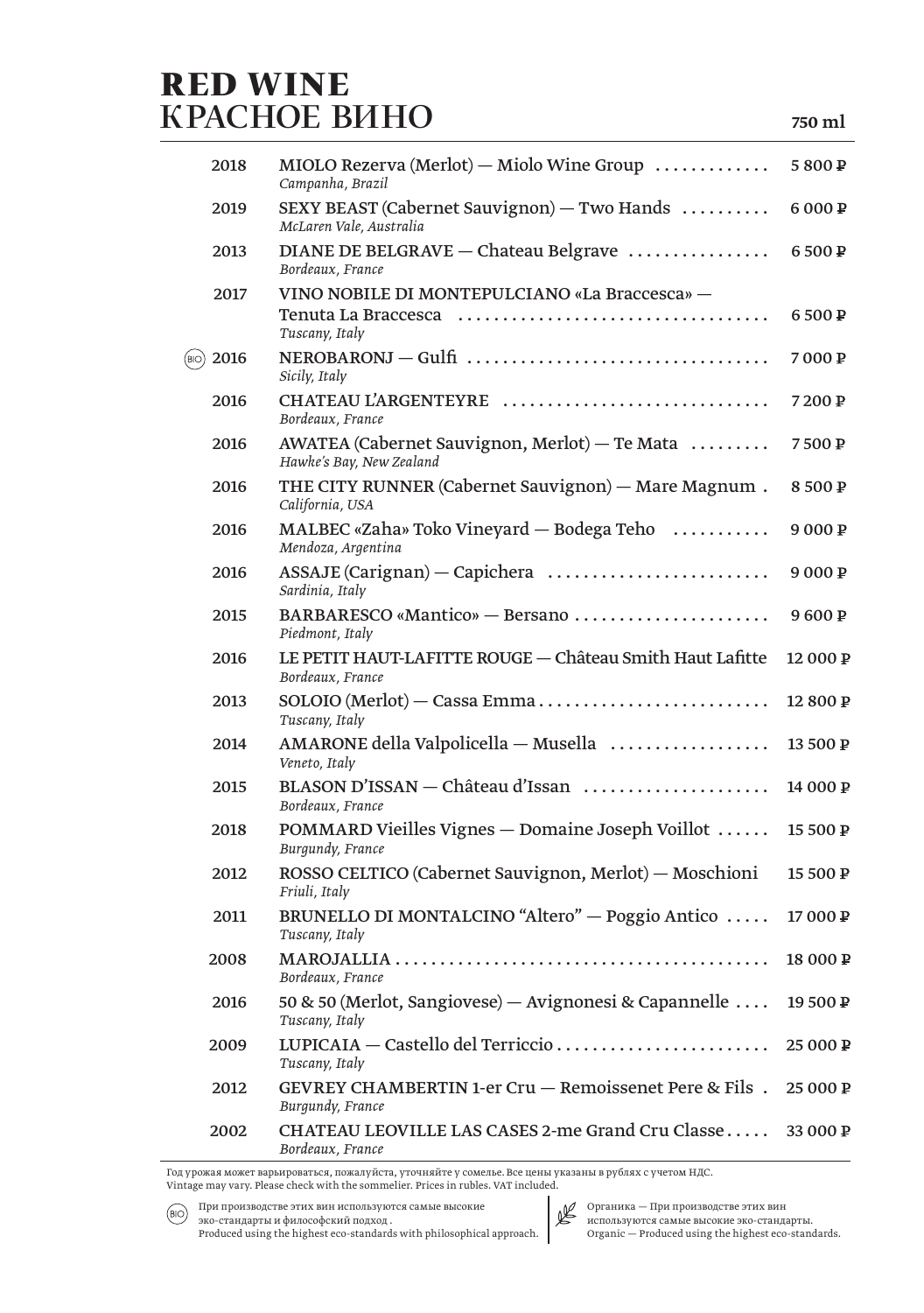#### **ROSE WINES \* РОЗОВЫЕ ВИНА**

2019 EN GARDE - Altenburger Neuburger .................... 3 200 P Burgenland, Austria 2020 TAVEL - Maison Guigal .................................. 6000P Rhone, France

750 ml

750 ml

#### **ORANGE WINES** ОРАНЖЕВЫЕ ВИНА \*

| Niederosterreich. Austria |  |
|---------------------------|--|

Год урожая может варьироваться, пожалуйста, уточняйте у сомелье. Все цены указаны в рублях с учетом НДС. Vintage may vary. Please check with the sommelier. Prices in rubles. VAT included.

При производстве этих вин используются самые высокие  $(BIO)$ эко-стандарты и философский подход. Produced using the highest eco-standards with philosophical approach.

Органика — При производстве этих вин<br>используются самые высокие эко-стандарты.  $\label{eq:optimal} \text{Organic} - \text{Produced using the highest eco-standards.}$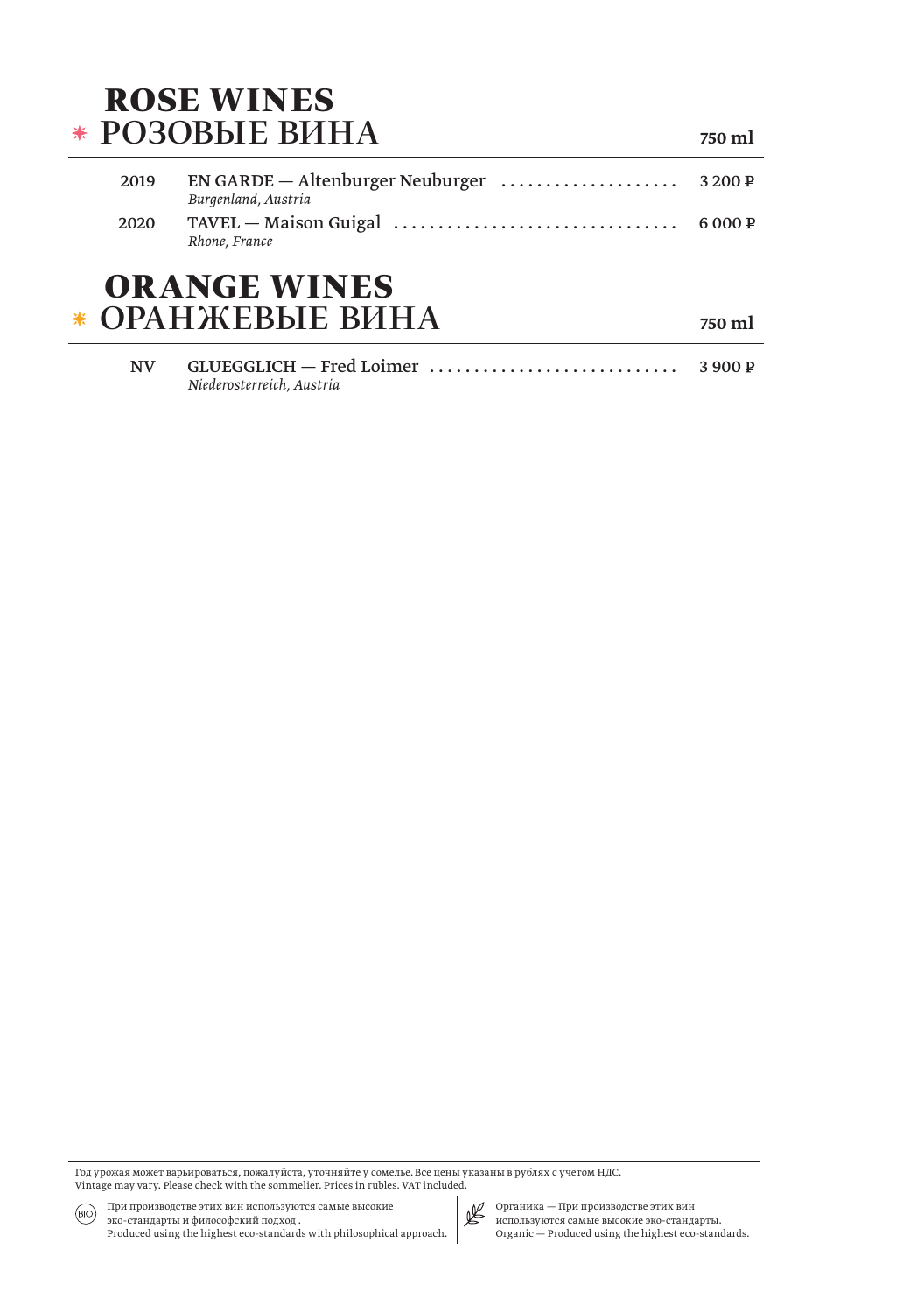# **SHERRY . XEPEC**

ALEXANDRO SANLUCAR Mazanilla (Palomino) ............  $500P$ Spain 560 P Spain

# PORTO . HOPTO

 $450P$ Portugal 730 P Portugal

# $GRAPPA \cdot \Gamma PATH A$

BAROCCA Vendemmia Riserva di Annata in barriques ....... 450 $\mathbb{P}$ Basilicata, Italy

#### ЧАЧА • СНАСНА

FANAGORIA (Chardonnay) ................................. 370 P Kuban, Russia

## **BRANDY • БРЕНДИ**

| Armenia        | 500 $\overline{P}$ |
|----------------|--------------------|
| <i>Armenia</i> | 540 P              |
| Armenia        | 720 P              |
| Spain          | 550 $\mathbb{P}$   |
| Spain          | 720 P              |

#### **PINEAU DES CHARENTES .** ПИНО ДЕ ШАРАНТ

10 y.o. PINEAU DES CHARENTES - Chateau de Montifaud .........  $420P$ France

 $100$  ml

 $50 \text{ ml}$ 

 $50 \text{ ml}$ 

#### $50 \text{ ml}$

50 ml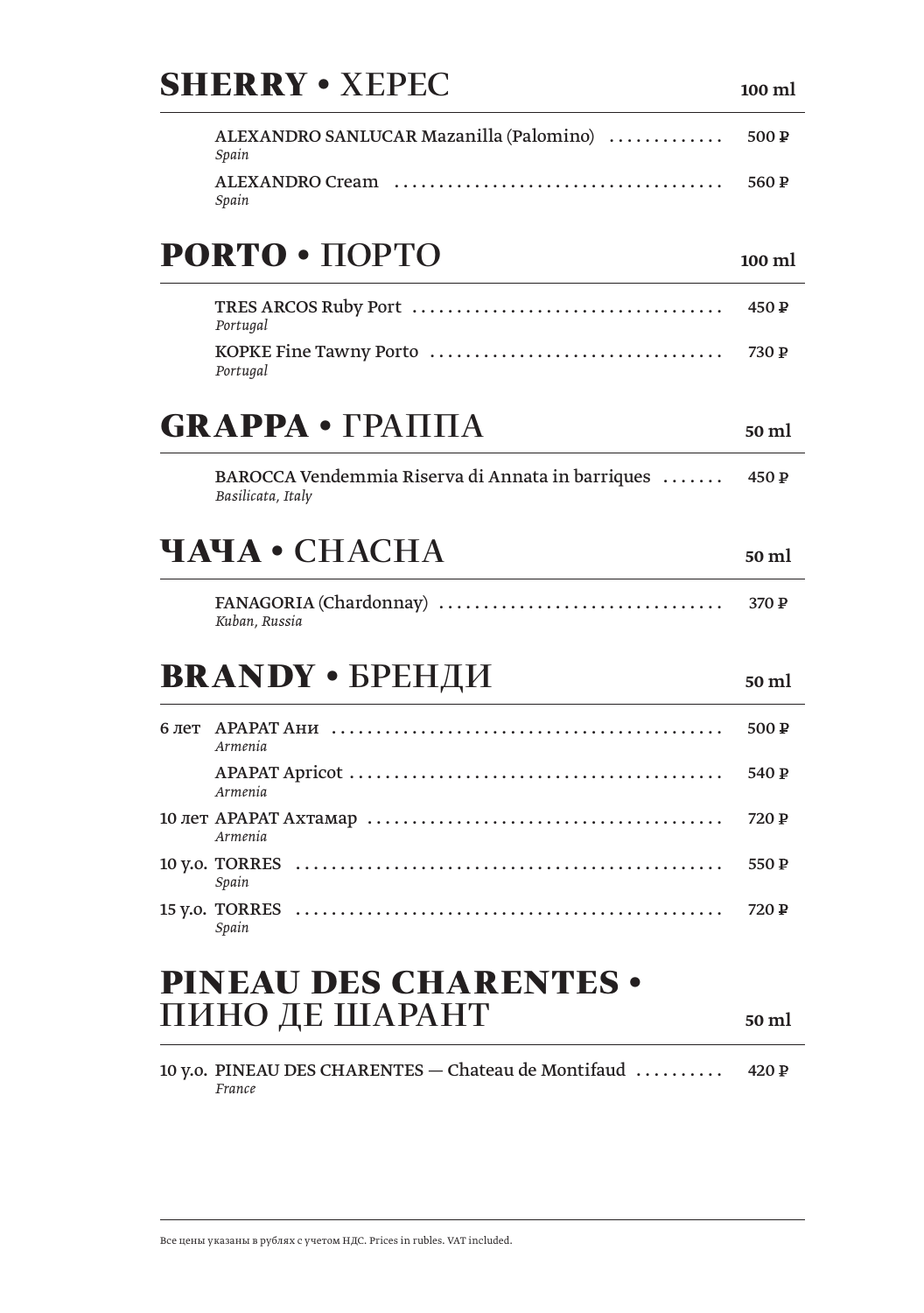## **COGNAC · KOHbAK**

| V.S. | <b>COURVOISIER</b><br>France                                                                                              | 600 P  |
|------|---------------------------------------------------------------------------------------------------------------------------|--------|
|      | France                                                                                                                    | 840 P  |
| X.O. | France                                                                                                                    | 2450 P |
|      | France                                                                                                                    | 780 P  |
| V.S. | <b>MARTELL</b><br>France                                                                                                  | 610 P  |
|      | $V.S.O.P.$ MARTELL $\ldots \ldots \ldots \ldots \ldots \ldots \ldots \ldots \ldots \ldots \ldots \ldots \ldots$<br>France | 770 P  |
| X.O. | ROULLET Grand Champagne<br>France                                                                                         | 1500P  |

# САLVADOS • КАЛЬВАДОС

| CHRISTIAN DROUIN Selection | 600 P |
|----------------------------|-------|
| France                     |       |

### **RUM · POM**

|         | Jamaica                                | 260P   |
|---------|----------------------------------------|--------|
|         | CAPTAIN MORGAN Black Spiced<br>Jamaica | 340P   |
| 23 y.o. | Guatemala                              | 1100 P |
| X.O.    | Guatemala                              | 1600 P |
|         | Cuba                                   | 400P   |
|         | Puerto Rico                            | 390P   |
|         | Puerto Rico                            | 730 P  |
|         | Dominican Republic                     | 860 P  |

50 ml

50 ml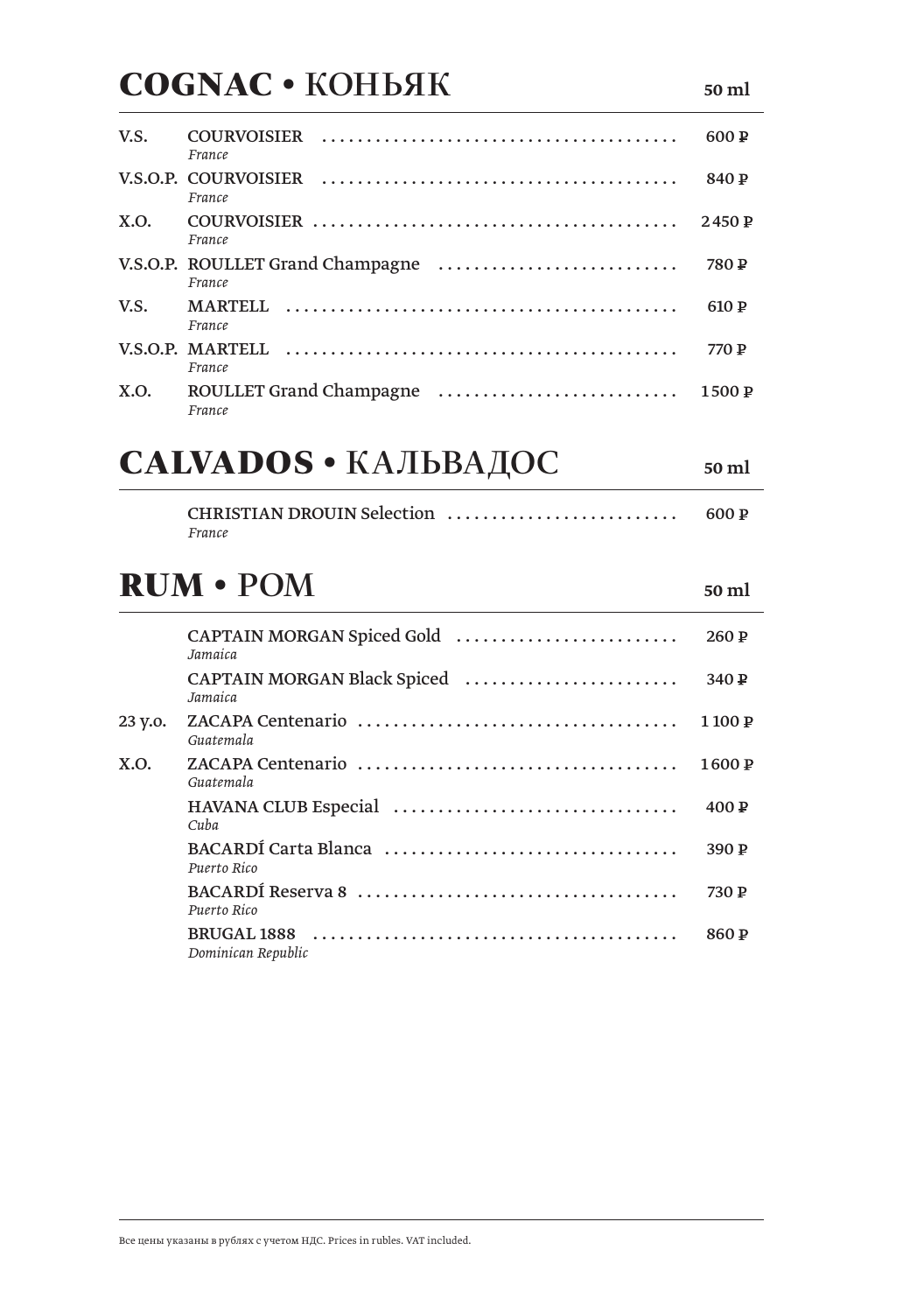#### **USA WHISKEY ВИСКИ США**

| BULLEIT BOURBON $\ldots \ldots \ldots \ldots \ldots \ldots \ldots \ldots \ldots \ldots$<br>Kentucky                      |       |
|--------------------------------------------------------------------------------------------------------------------------|-------|
| Kentuckv                                                                                                                 | 530 P |
| Kentucky                                                                                                                 | 550 P |
| MAKER'S MARK $\ldots$ $\ldots$ $\ldots$ $\ldots$ $\ldots$ $\ldots$ $\ldots$ $\ldots$ $\ldots$ $\ldots$ 600 P<br>Kentucky |       |

#### **IRISH WHISKEY** ВИСКИ ИРЛАНДИИ

 $50 \text{ ml}$ 

 $50 \text{ ml}$ 

#### **SCOTCH BLENDED WHISKY** БЛЕНД ВИСКИ ШОТЛАНДИИ

JOHNNIE WALKER Red Label ...... 300 P . . . . . 12 y.o. JOHNNIE WALKER Black Label .... 520 P  $\overline{a}$   $\overline{a}$   $\overline{a}$   $\overline{a}$   $\overline{a}$ JOHNNIE WALKER 15 y.o. JOHNNIE WALKER Green Label ....  $970P$ KEEP WALKING  $\overline{1}$  .  $\overline{1}$  .  $\overline{1}$ 18 y.o. JOHNNIE WALKER Platinum Label ........................ 1350 P 650 P 650 P 670 P 650 P 670 P 18 v.o. CHIVAS REGAL Gold Signature ............................... 1300 P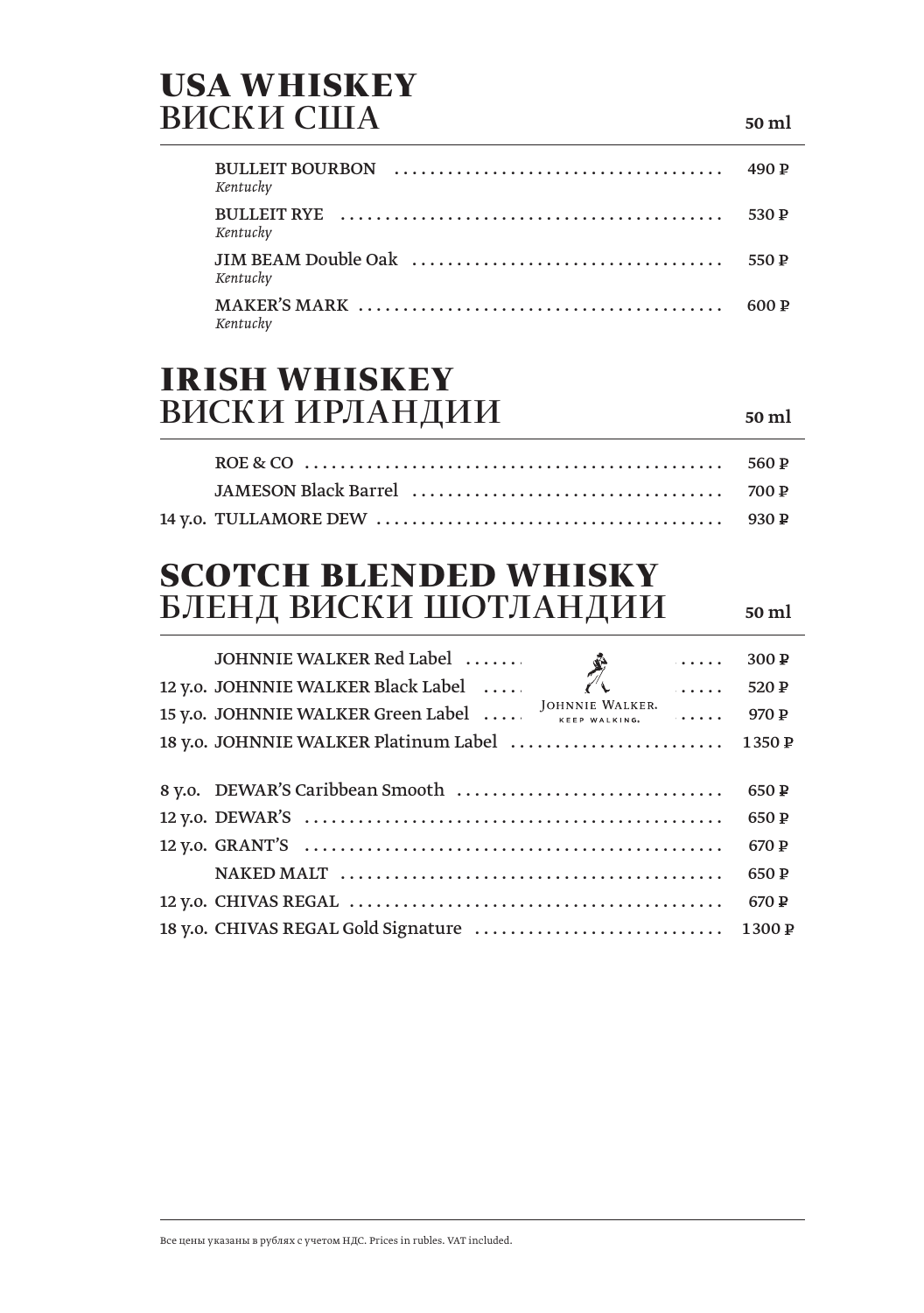#### **SCOTCH SINGLE MALT** СИНГЛ МОЛТ ШОТЛАНДИИ

50 ml

| $12$ y.o. SINGLETON<br>$\cdots \triangle$<br>Speyside              | 650 P            |
|--------------------------------------------------------------------|------------------|
| THE SINGLETON.<br>SINGLETON Malt Master's Selection<br>Speyside    | 810 P            |
| Speyside                                                           | 990 P            |
| Skye                                                               | 960 $P$          |
| Speyside                                                           | 990 P            |
| Islay                                                              | 1250 P           |
| Lowlands                                                           | 770 P            |
| Orkney Islands                                                     | 910P             |
| 12 y.o. THE MACALLAN Triple cask<br>Speyside                       | 900P             |
| 12 y.o. THE MACALLAN Double Cask<br>Speyside                       | 1050 P           |
| 15 y.o. THE MACALLAN Double Cask<br>Speyside                       | 1350 P           |
| 18 y.o. THE MACALLAN Double Cask<br>Speyside                       | 2200P            |
| Highland                                                           | 1150 P           |
| THE GLENLIVET Founders Reserve<br>Speyside                         | 700 P            |
| 10 y.o. THE GLENMORANGIE The Original<br>Highland                  | 730 P            |
| 12 y.o. THE GLENMORANGIE Lasanta (Sherry Casks)<br>Highland        | 940 P            |
| 12 y.o. THE GLENMORANGIE The Quinta Ruban (Port Casks)<br>Highland | 990 <sub>P</sub> |
| 12 y.o. THE GLENFIDDICH<br>Speyside                                | 810 P            |
| Speyside                                                           | 1050 P           |
| Speyside                                                           | 1150 P           |
| Islay                                                              | 1000P            |
| Speyside                                                           | 1050 P           |
| Speyside                                                           | 730 P            |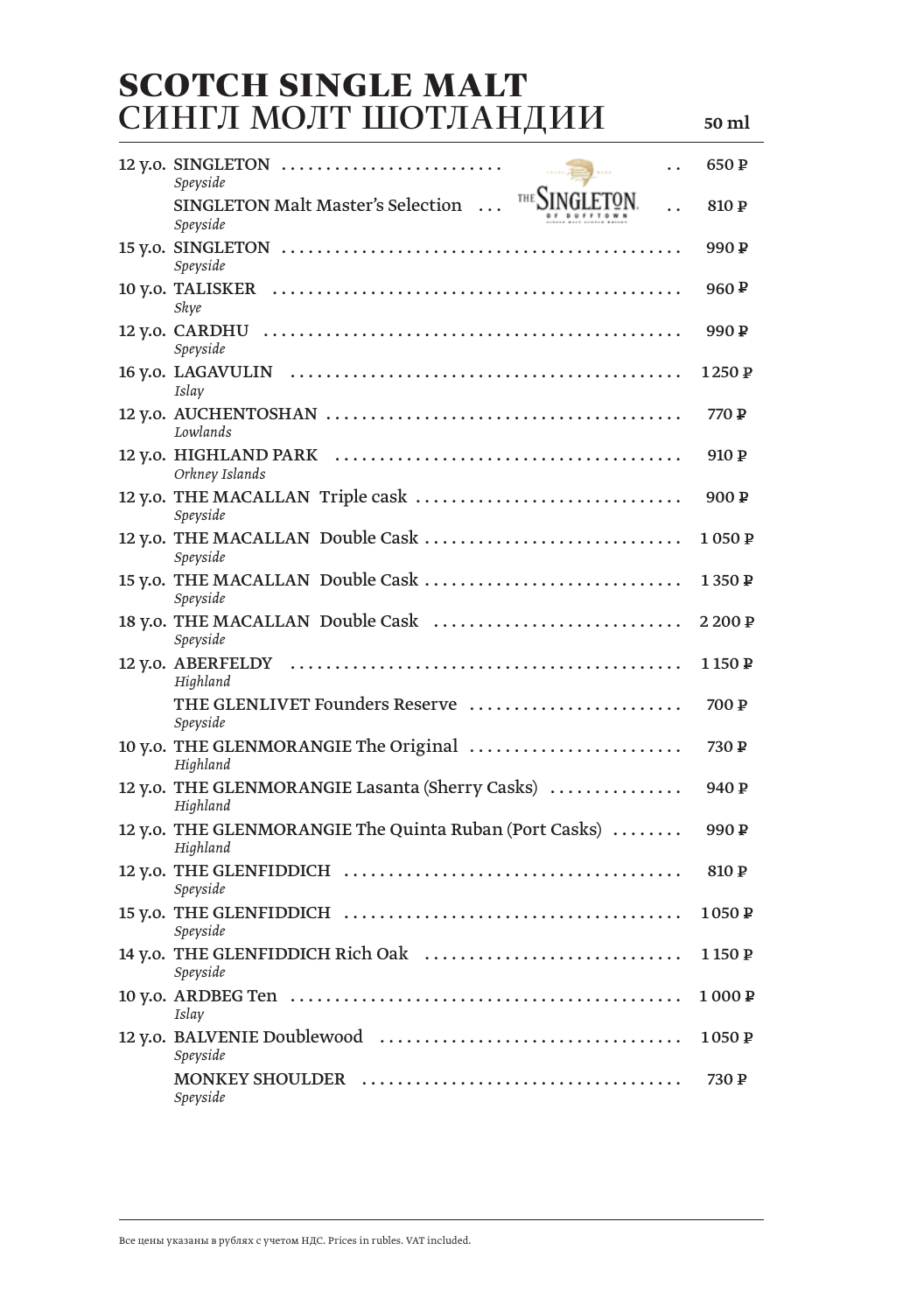# **TEQUILA • ТЕКИЛА**

| Mexico                                                                                                                    |      |
|---------------------------------------------------------------------------------------------------------------------------|------|
| SAUZA Gold $\dots\dots\dots\dots\dots\dots\dots\dots\dots\dots\dots\dots\dots\dots\dots$<br>Mexico                        |      |
| PATRON ANEJO (100% agave) $\dots\dots\dots\dots\dots\dots\dots\dots\dots\dots\dots\dots\dots\dots\dots 1$ 100 P<br>Mexico |      |
| Mexico                                                                                                                    | 850P |
| Mexico                                                                                                                    | 960P |
| DON JULIO Reposado (100% de Agave) $\dots\dots\dots\dots\dots\dots\dots\dots\dots\dots$ 1180 P<br>Mexico                  |      |

#### **GIN** • ДЖИН

50 ml

50 ml

| England  | 330P  |
|----------|-------|
| England  | 900P  |
| England  | 480P  |
| England  | 600P  |
| Japan    | 680 P |
| England  | 740 P |
| Scotland | 900P  |

# RUSSIAN DISTILLATE<br>РУССКИЙ ДИСТИЛЛЯТ

| Russia                                                     |  |
|------------------------------------------------------------|--|
| САМОВАРЪ КУПЕЧЕСКИЙ / SAMOVAR KUPECHESKIY  350 P<br>Russia |  |
|                                                            |  |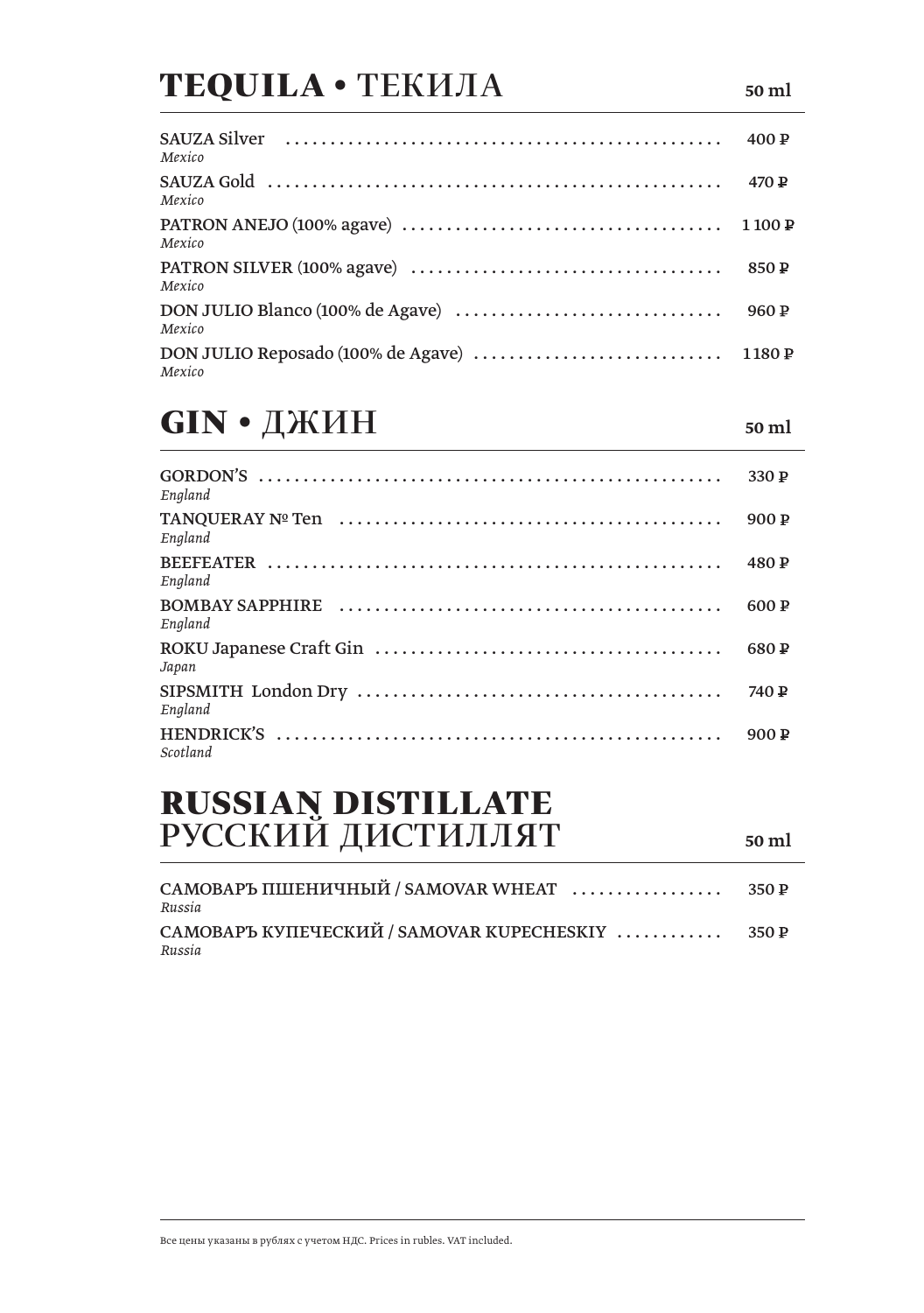# **VODKA • ВОДКА**

| Russia                                   | 200 <sub>P</sub> |
|------------------------------------------|------------------|
| ROMANOV<br>Russia                        | 220P             |
| Russia                                   | 250P             |
| ЦАРСКАЯ Оригинальная Грейпфрут<br>Russia | 290 P            |
| ЦАРСКАЯ Оригинальная Малина<br>Russia    | 290 <sub>P</sub> |
| ЦАРСКАЯ Оригинальная Клюква<br>Russia    | 290 <sub>P</sub> |
| Russia                                   | 290 P            |
| Russia                                   | 470P             |
| Russia                                   | 220P             |
| Russia                                   | 250P             |
|                                          |                  |
|                                          | 360 P            |
| Russia<br>ORGANIC VODKA                  |                  |
| Russia                                   | 440 P            |
| Russia                                   | 750 P            |
| <b>Netherlands</b>                       | 440 P            |
| ОНЕГИН<br>Russia                         | 470P             |
| Sweden                                   | 350P             |
| <b>Iceland</b>                           | 520 P            |
|                                          | 470 P            |
| Poland<br><b>FIVE</b>                    | 420 P            |
| United Kingdom                           |                  |
| France                                   | 580 P            |

50 ml

#### **ORGANIC VODKA**  $ODIAHIJK-ROIKA$

| ОРГАНИК-ВОДКА                                                        | 50 ml |
|----------------------------------------------------------------------|-------|
| Russia                                                               | 440 P |
| ЧИСТЫЕ РОСЫ ИЗ ЯЧМЕННОГО ЗЕРНА / CHISTYE ROSY GRAIN  460 P<br>Russia |       |
| Russia                                                               | 800 P |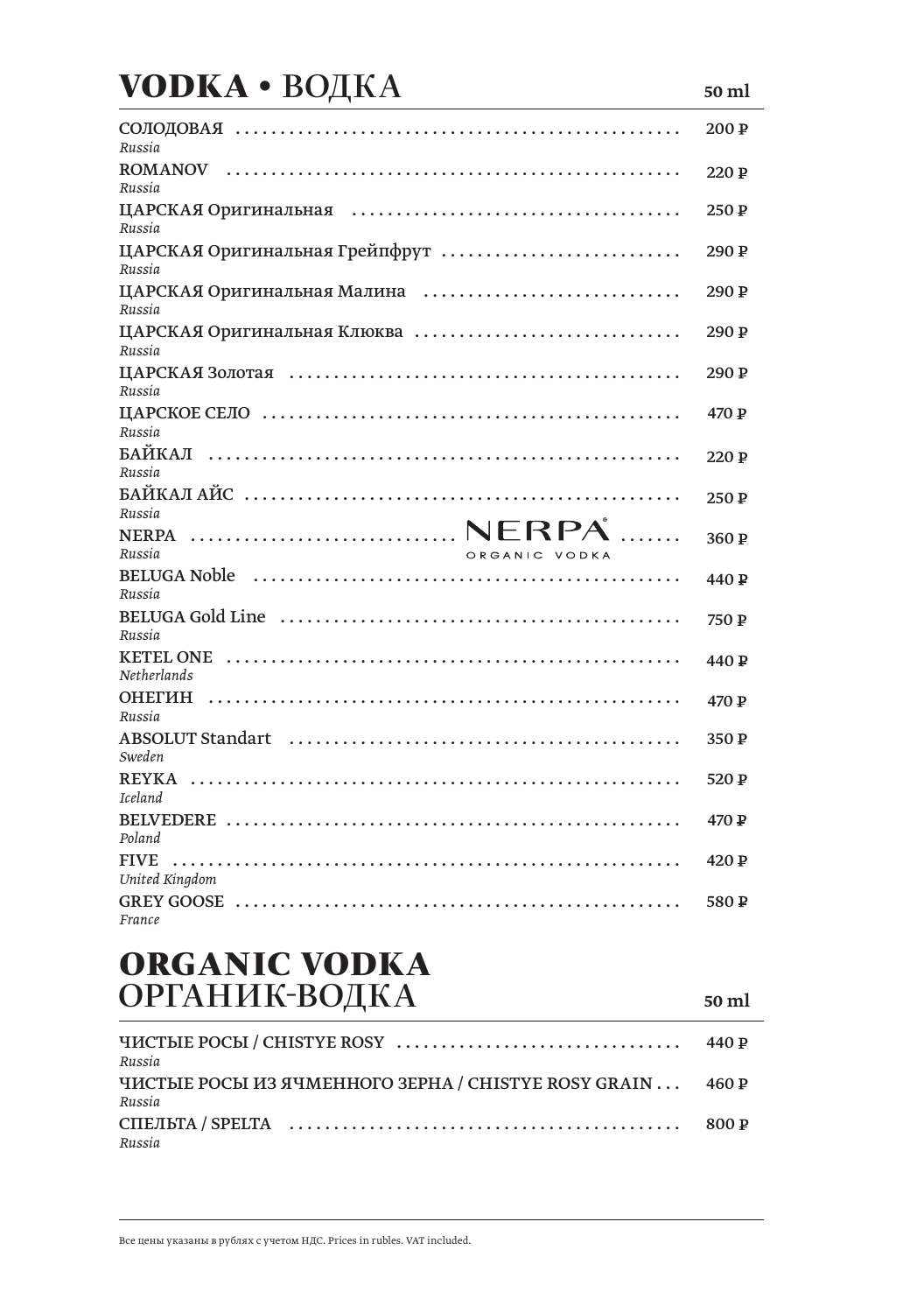| <b>APERITIF • АПЕРИТИВ</b>                | 50 ml            |
|-------------------------------------------|------------------|
| LILLET BLANC<br>France                    | 260P             |
| <b>VERMOUTH • BEPMYT</b><br>50 ml         | $100 \text{ ml}$ |
| Italy                                     | 490 $\mathbb{P}$ |
| Italy                                     | 490 $P$          |
| Italy                                     | 490 $\mathbb{P}$ |
| MARTINI Riserva Rubino<br>850 P<br>Italy  |                  |
| MARTINI Riserva Ambrato<br>850 P<br>Italy |                  |
| <b>LIQUEURS</b> • ЛИКЕРЫ                  | 50 ml            |
| Ireland                                   | 380P             |
| <b>APEROL</b><br>Italy                    | 400 P            |
| <b>RICARD</b><br>France                   | 260 P            |
| <b>SAMBUCA</b><br>Italy                   | 430 P            |
| Netherland                                | 320P             |
| Italy                                     | 420 P            |
| <b>KAHLUA</b><br>Mexico                   | 440 P            |
| <b>BITTER • БИТТЕР</b>                    | 50 ml            |

#### 310 P Karlovy Vary, Ceske 540 P Torino, Italy 700 P Lombardia, Italy 700 P Lombardia, Italy 450 P Russia

## **AMARO · AMAPO**

350 P Basilicata, Italy

50 ml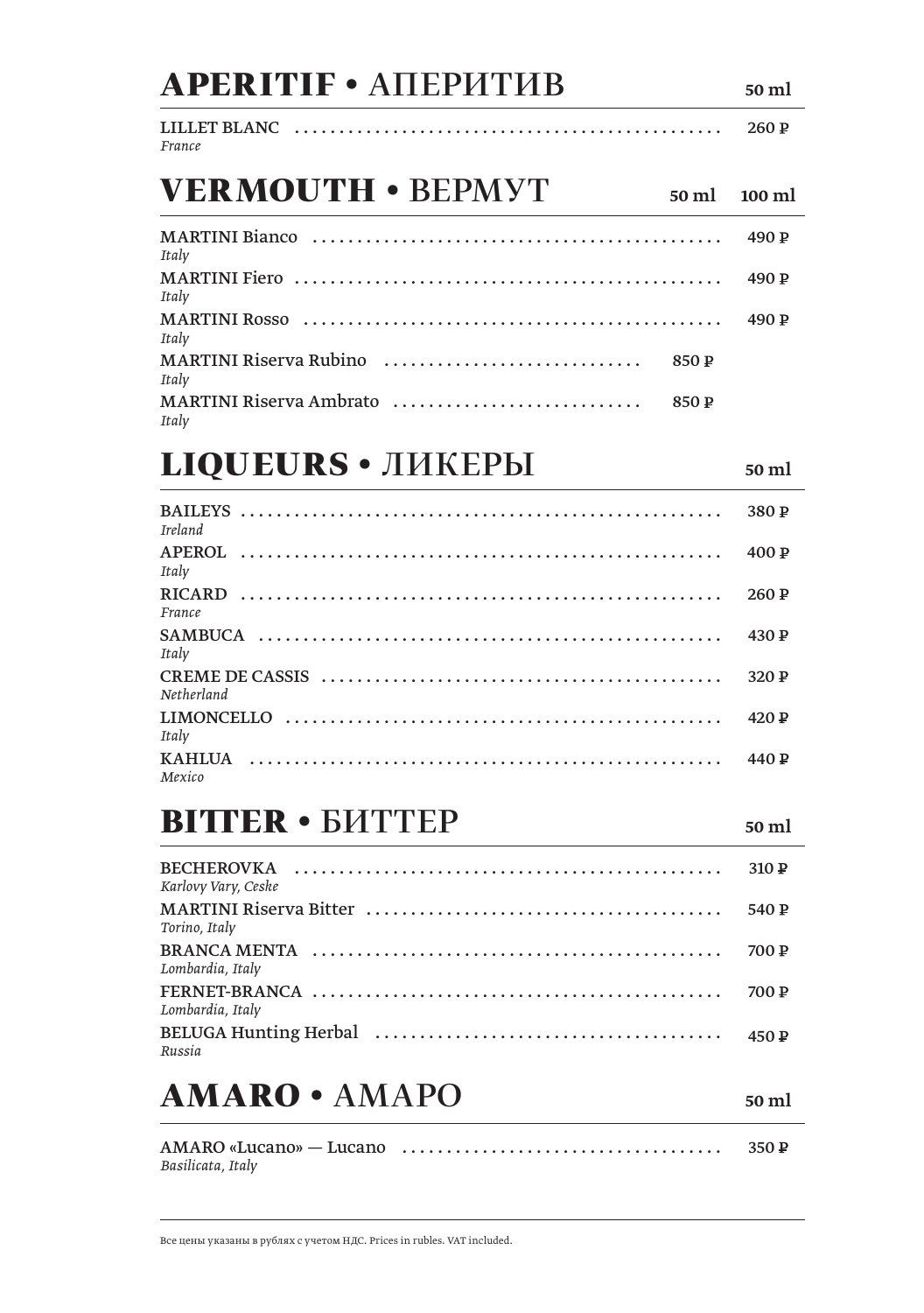#### **DRAUGTH BEER** РАЗЛИВНОЕ ПИВО

| CARLSBERG <b>CIPISUEPT</b> . 330 ml 230 P 500 ml 330 P<br>Russia |  |  |
|------------------------------------------------------------------|--|--|
| Belgium                                                          |  |  |

#### **BOTTLED BEER** БУТЫЛОЧНОЕ ПИВО

| KRONENBOURG 1664 Blanc Alcohol Free<br>Russia                                    | 330 ml | 390 P |
|----------------------------------------------------------------------------------|--------|-------|
| Belgium                                                                          | 330 ml | 570 P |
| Belgium                                                                          | 330 ml | 590 P |
| GRIMBERGEN Double Ambree<br>Belgium                                              | 330 ml | 570 P |
| GORKOVSKAYA BREWERY Indian Pale Ale  440 ml<br>Russia                            |        | 340 P |
| GORKOVSKAYA BREWERY American Pale Ale  440 ml<br>Russia                          |        | 340 P |
| Russia                                                                           | 460 ml | 380 P |
| KRONENBOURG 1664 Blanc $\dots\dots\dots\dots\dots\dots\dots\dots\dots$<br>Russia | 460 ml | 450P  |
| Russia                                                                           | 500 ml | 330P  |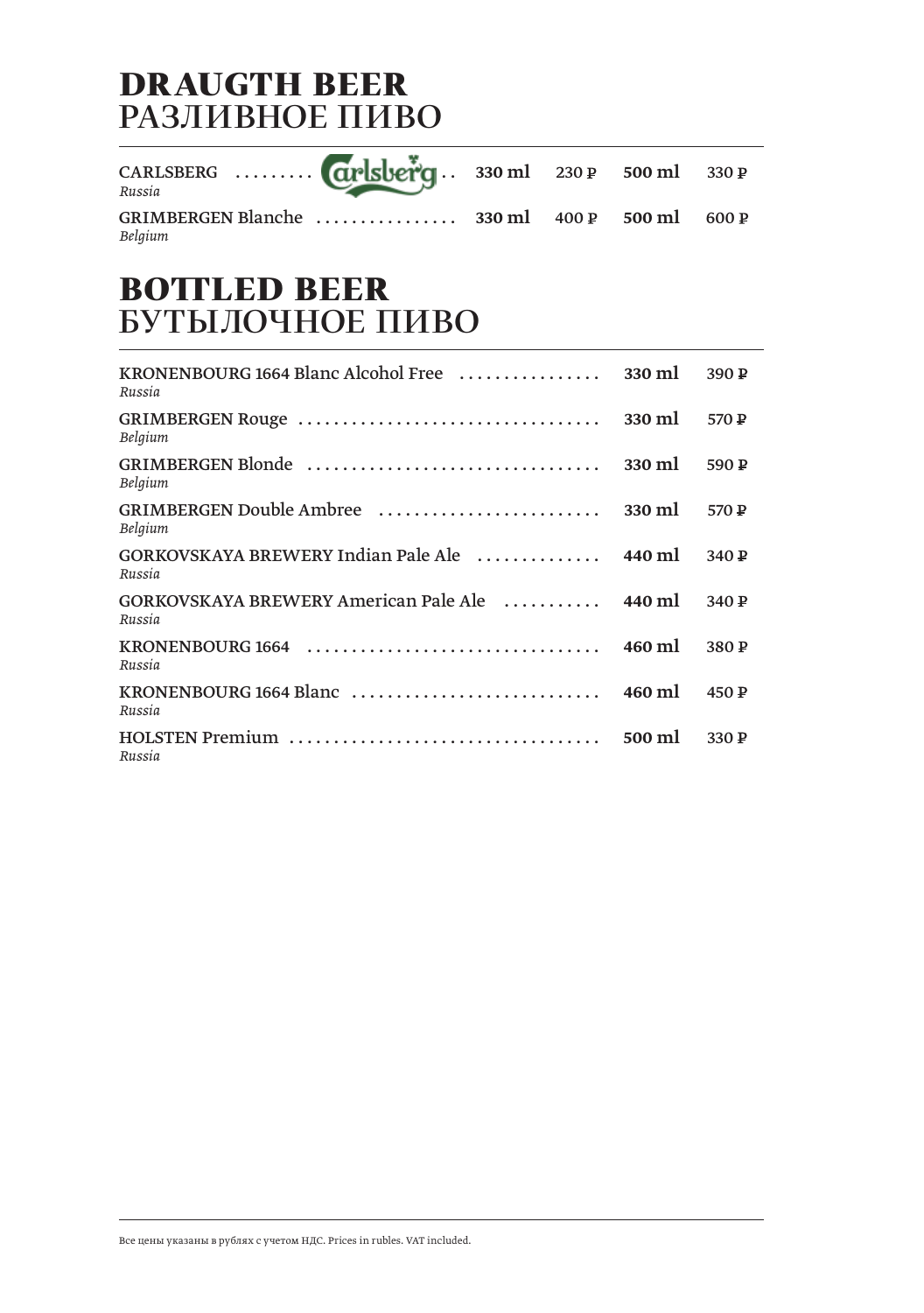#### **APERITIF | AIIEPHTHB**

| Ром Bacardi Carta Blanca, сок лайма, сахарный сироп                                 | $120 \text{ ml}$ | 600 P            |
|-------------------------------------------------------------------------------------|------------------|------------------|
| Bacardi Carta Blanca, lime juice, sugar syrup                                       |                  |                  |
| MARGARITA                                                                           | $120 \text{ ml}$ | 700 P            |
| Текила Sauza Silver, ликер Triple Sec Fruko Schulz, сок лайма                       |                  |                  |
| Sauza Siver, Triple Sec Fruko Schulz, lime juice                                    |                  |                  |
| <b>MARTINI NEGRONI.</b>                                                             | $100 \text{ ml}$ | 900P             |
| Martini Rosso, Martini Riserva Bitter, джин Bombay Sapphire                         |                  |                  |
| Martini Rosso, Martini Riserva Bitter, Bombay Sapphire                              |                  |                  |
|                                                                                     | $190 \text{ ml}$ | 600 P            |
| Martini Prosecco, ликер Aperol, апельсин, содовая                                   |                  |                  |
| Martini Prosecco, Aperol, orange, sparkling water                                   |                  |                  |
|                                                                                     | $150 \text{ ml}$ | 600 P            |
| Вермут Martini Bianco, сухой херес, кордиал малина базилик, игристое вино           |                  |                  |
| Martini Bianco, sherry fino, cordial raspberry basil, sparkling wine                |                  |                  |
|                                                                                     | $150 \text{ ml}$ | 600 P            |
| Вермут Martini Extra Dry, ликер личи, кордиал манго-маракуйя, игристое вино         |                  |                  |
| Martini Extra Dry, lychee liqour, cordial mango-passion fruit, sparkling wine       |                  |                  |
| KAFFIR LIME SBAGLIATO                                                               | $150 \text{ ml}$ | 600 P            |
| Вермут Martini Rosso, Martini Bitter, кордиал вишня, каффирский лайм, игристое вино |                  |                  |
| Martini Rosso, Martini Bitter, cordial cherry kaffir lime, sparkling wine           |                  |                  |
|                                                                                     | $175 \text{ ml}$ | 800 P            |
| Вермут Martini Bianco, Martini Prosecco, мята, лайм                                 |                  |                  |
| Martini Bianco, Martini Processo, lime, mint                                        |                  |                  |
|                                                                                     | $130 \text{ ml}$ | 900P             |
| Martini Prosecco, ликер Crème De Cassis                                             |                  |                  |
| Martini Prosecco, Crème De Cassis                                                   |                  |                  |
|                                                                                     | $150 \text{ ml}$ | 550 P            |
| Martini Bianco/Rosso, лайм/апельсин, тоник                                          |                  |                  |
| Martini Bianco/Rosso, lime/orange, tonic                                            |                  |                  |
|                                                                                     | $150 \text{ ml}$ | 550 P            |
| Martini Fiero, апельсин, тоник                                                      |                  |                  |
| Martini Fiero, orange, tonic                                                        |                  |                  |
|                                                                                     | $250$ ml         | 550 $P$          |
| Koskenkorva Blueberry Juniper, тоник                                                |                  |                  |
| Koskenkorva Blueberry Juniper, tonic                                                |                  |                  |
|                                                                                     | $250 \text{ ml}$ | 800 <sub>P</sub> |
| Джин Bombay Sapphire, лайм, тоник                                                   |                  |                  |
| Bombay Sapphire, lime, tonic                                                        |                  |                  |

#### **АНҮТІМЕ | ЛЮБОЕ ВРЕМЯ**

|                                                                                                          | 200 ml                 | 600P  |
|----------------------------------------------------------------------------------------------------------|------------------------|-------|
| Чача, кордиал грейпфрут, тоник, содовая                                                                  |                        |       |
| Chacha, cordial grapefruit, tonic, soda                                                                  |                        |       |
|                                                                                                          | $200 \text{ ml}$ 600 P |       |
| Водка, мэри микс, сок лимона, соус сацебели, сок томат, соленья                                          |                        |       |
| Vodka, mary mix, satsebeli, lemon juice, tomato juice, pickles                                           |                        |       |
|                                                                                                          | $120 \text{ ml}$       | 600 P |
| Джин, кордиал малина-базилик, базилик, сок лимона                                                        |                        |       |
| Gin, cordial raspberry- basil, basil, lemon juice                                                        |                        |       |
| UNSAINTED LADY. $\dots\dots\dots\dots\dots\dots\dots\dots\dots\dots\dots\dots\dots\dots\dots\dots$       | $120 \text{ ml}$       | 600 P |
| Джин, пюре (гранат,красный апельсин,каламанси,имбирь), ликер личи, сок лимона                            |                        |       |
| Gin, puree (pomegranate, red orange, calamansi, ginger), lychee liqour, lemon juice                      |                        |       |
|                                                                                                          | $120 \text{ ml}$       | 600P  |
| Водка, кофейный ликер, Fernet Branca, сок лимона, сахарный сироп                                         |                        |       |
| Vodka, cofee liqour, Fernet Branca, lemon juice, simple syrup                                            |                        |       |
|                                                                                                          | $120 \text{ m}$        | 600 P |
| Ром, кордиал манго-маракуйя, сок лайма, сахарный сироп, белок                                            |                        |       |
| Rum, cordial mango-passion fruit, lime juice, simple syrup, egg white                                    |                        |       |
| $\text{BACKYARD}$ SMASH $\ldots, \ldots, \ldots, \ldots, \ldots, \ldots, \ldots, \ldots, \ldots, \ldots$ | $100 \text{ ml}$       | 550P  |
| Koskenkorva Blueberry Juniper, черника, сок лимона, сахарный сироп                                       |                        |       |
| Koskenkorva Blueberry Juniper, blueberries, lemon juice, sugar syrup                                     |                        |       |
|                                                                                                          |                        |       |

Все цены указаны в рублях с учетом НДС. Prices in rubles. VAT included.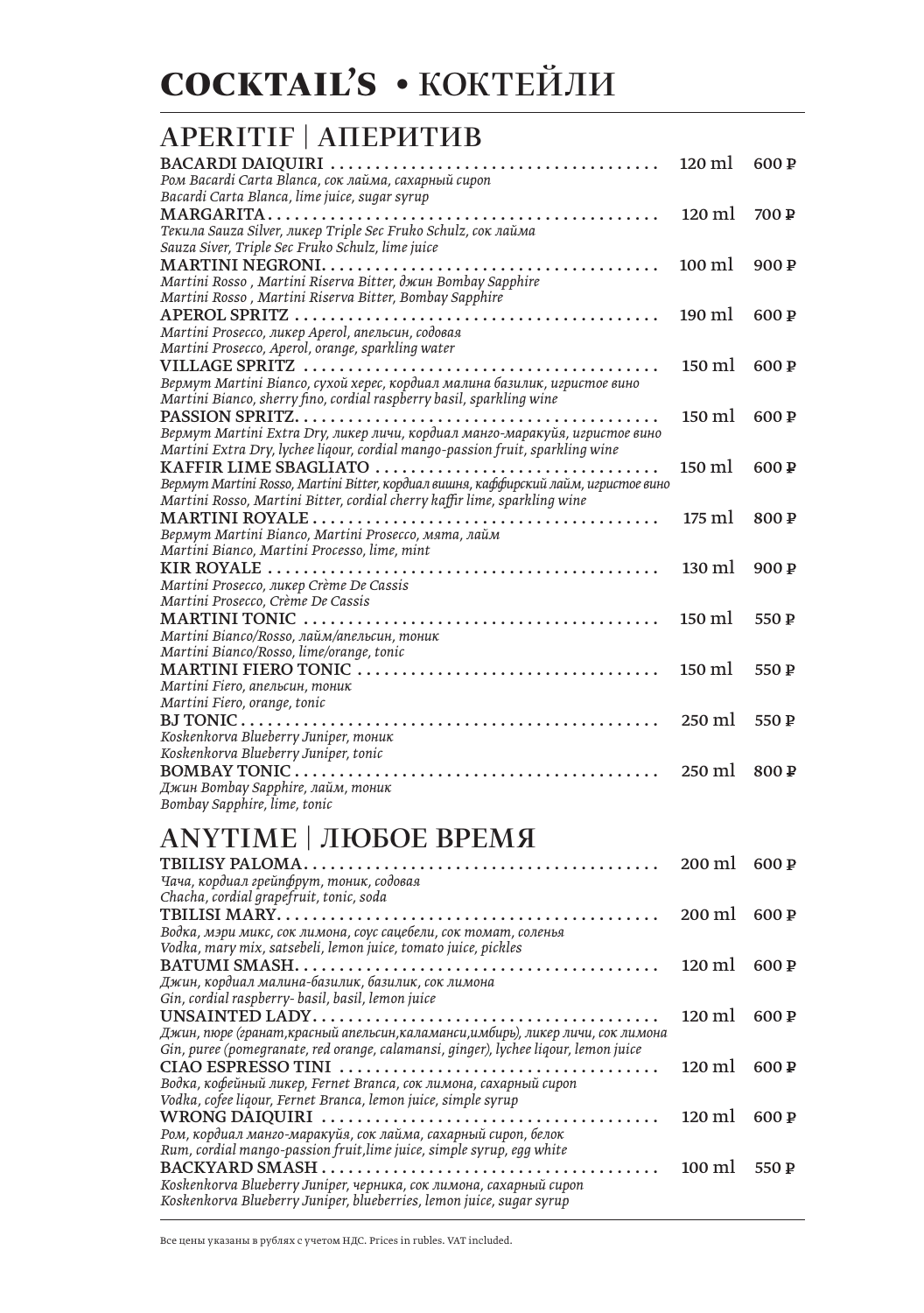# **COCKTAIL'S • КОКТЕЙЛИ**

#### DIGESTIF | ДИЖЕСТИВ

| Ванильная водка, ликер кофе, топленое молоко, сок лимона |  |
|----------------------------------------------------------|--|
| Vanilla vodka, coffee liqour, baked milk, lemon juice    |  |
|                                                          |  |
| Ликер белый какао, ликер личи, сливки, голубая маття     |  |
| White cacao liqour, lychee liqour, cream, blue matcha    |  |
|                                                          |  |
| Бурбон, ликер белый какао, шоколадный биттер             |  |
| Bourbon, white cacao ligour, chocolate butter            |  |
|                                                          |  |
| Бурбон, биттер Супаг, херес сладкий                      |  |
| Bourbon, Cynar, sherry cream                             |  |

#### **VIRGIN COCKTAILS |** БЕЗАЛКОГОЛЬНЫЕ КОКТЕЙЛИ

|                                                                                          | $200 \text{ ml}$ | 350P |
|------------------------------------------------------------------------------------------|------------------|------|
| Мэри микс, сок лимона, соус сацебели, сок томат, соленья                                 |                  |      |
| Mary mix, satsebeli, lemon juice, tomato juice, pickles                                  |                  |      |
| PASSION FRIUT RASPBERRY                                                                  | $200 \text{ ml}$ | 350P |
| Сироп маракуйя-малина, сок лимона, содовая                                               |                  |      |
| Passion fruit-raspberry syrup, lemon juice, sparkling water                              |                  |      |
|                                                                                          | $200 \text{ ml}$ | 350P |
| Пюре клубника, сок лимона, сахарный сироп, содовая                                       |                  |      |
| Puree strawberry, lemon juice, sugar syrup, sparkling water                              |                  |      |
|                                                                                          | 200 ml           | 350P |
| Пюре (ананас, маракуйя, манго, лайм), сок лимона, сахарный сироп, содовая                |                  |      |
| Puree (pineapple, passion fruit, mango, lime), lemon juice, sugar syrup, sparkling water |                  |      |
|                                                                                          | $200 \text{ ml}$ | 350P |
| Пюре (гранат, красный апельсин, каламанси, имбирь) сок лимона, сахарный                  |                  |      |
| сироп, содовая                                                                           |                  |      |
| Puree (pomegranate, red orange, calamansi, ginger), lemon juice, sugar syrup,            |                  |      |
| sparkling water                                                                          |                  |      |
|                                                                                          | $200$ ml         | 350P |
| Лайм, мята, сахарный сироп, содовая                                                      |                  |      |
| Lime, mint, sugar syrup, sparkling water                                                 |                  |      |
| STRAWBERRY MOJITO n/a                                                                    | $250 \text{ ml}$ | 400P |
| Клубника, лайм, мята, сахарный сироп, содовая                                            |                  |      |
| Strawberry, lime, mint, sugar syrup, sparkling water                                     |                  |      |
|                                                                                          |                  |      |

#### **VIRGIN COCKTAILS |** БЕЗАЛКОГОЛЬНЫЕ КОКТЕЙЛИ

| <b>BLACK CURRANT MINT</b>                                                              | $200 \text{ ml}$ 350 P |  |
|----------------------------------------------------------------------------------------|------------------------|--|
| Пюре черной смородины, перечная мята, лимон, мёд                                       |                        |  |
| Puree blackcurrant, peppermint, lemon, honey                                           |                        |  |
| <b>TROPICAL PUNCH</b>                                                                  | $200 \text{ ml}$ 500 P |  |
| Белое вино, пюре (ананас, маракуйя, манго, лайм), специи (гвоздика, корица)            |                        |  |
| White wine, puree (pineapple, passion fruit, mango, lime), spices (clove, cinnamon)    |                        |  |
| <b>EXOTICAL PUNCH</b>                                                                  | $200 \text{ ml}$ 500 P |  |
| Красное вино, пюре (гранат, красный апельсин, каламанси, имбирь), специи (гвоз-        |                        |  |
| дика, корица)                                                                          |                        |  |
| Red wine, puree (pomegranate, red orange, calamansi, ginger), spices (clove, cinnamon) |                        |  |
| <b>MULLED WINE</b>                                                                     | $200 \text{ m}$ 500 P  |  |
| Красное вино, яблоко, апельсин, мёд, специи (гвоздика, корица)                         |                        |  |
| Red wine, apple, orange, honey, spices (clove, cinnamon)                               |                        |  |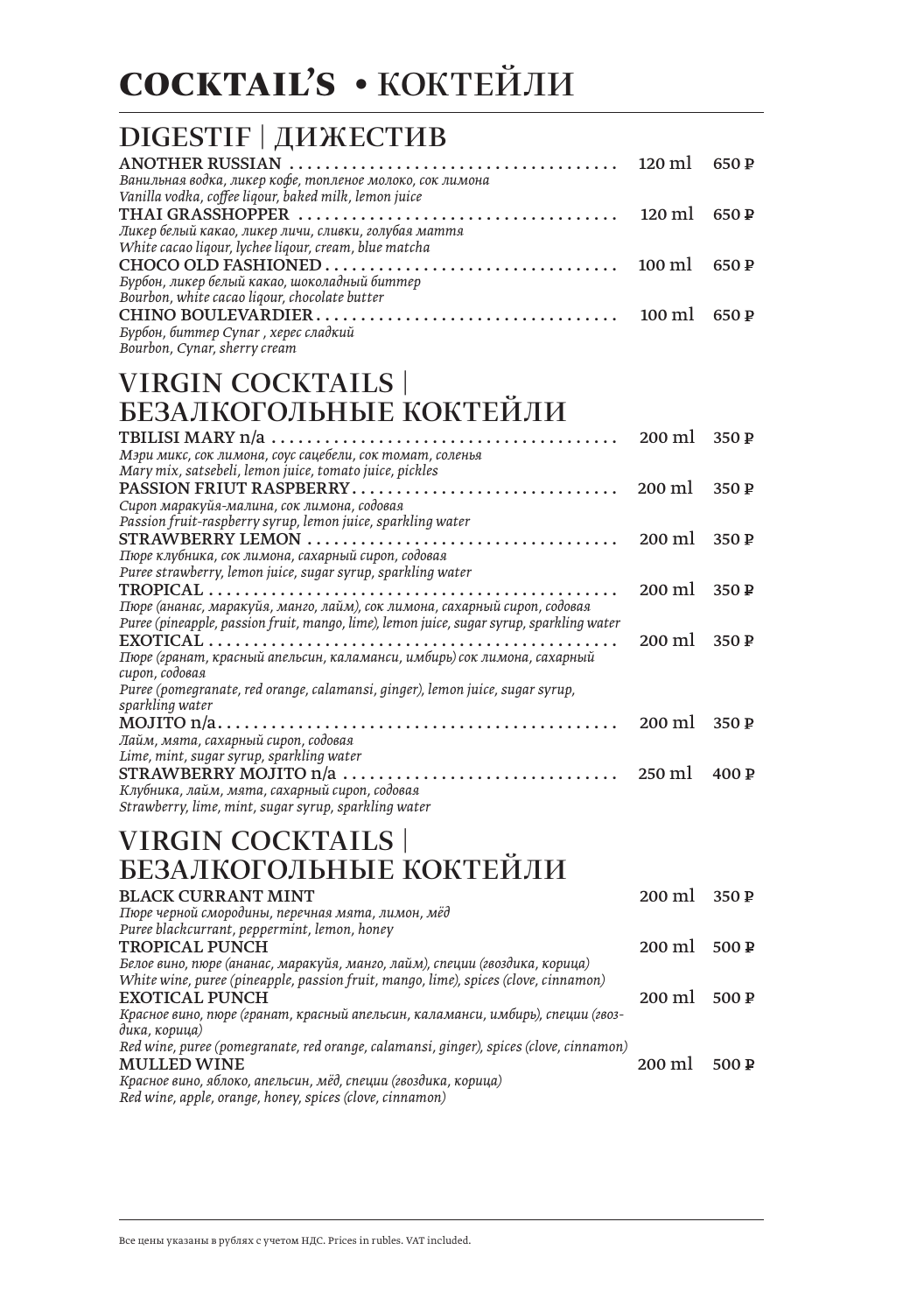#### **GEORGIAN LEMONADES** ГРУЗИНСКИЕ ЛИМОНАДЫ

# **JUICE · COK**

#### **FRESH JUICE** СВЕЖЕВЫЖАТЫЙ СОК

390 P  $APPLE \cdot SBJOKO$  $390P$ 390 P 390 P 390 P 390 P 690 P 690 P 790 P 490 P BAKU TOMATO • БАКИНСКИЕ ТОМАТЫ ....................... 690 P 890<sub>P</sub> 890<sub>P</sub>

#### **HANDMADE DRINKS** ДОМАШНИЕ НАПИТКИ

250 ml

| SEA BUCKTHORN MORSE • MOPC ИЗ ОБЛЕПИХИ  250 P                                                                        |  |
|----------------------------------------------------------------------------------------------------------------------|--|
| ESTRAGON • TAPXYH $\ldots \ldots \ldots \ldots \ldots \ldots \ldots \ldots \ldots \ldots \ldots \ldots \ldots$ 250 P |  |
|                                                                                                                      |  |

500 ml

 $200 \text{ ml}$ 

 $250 \text{ ml}$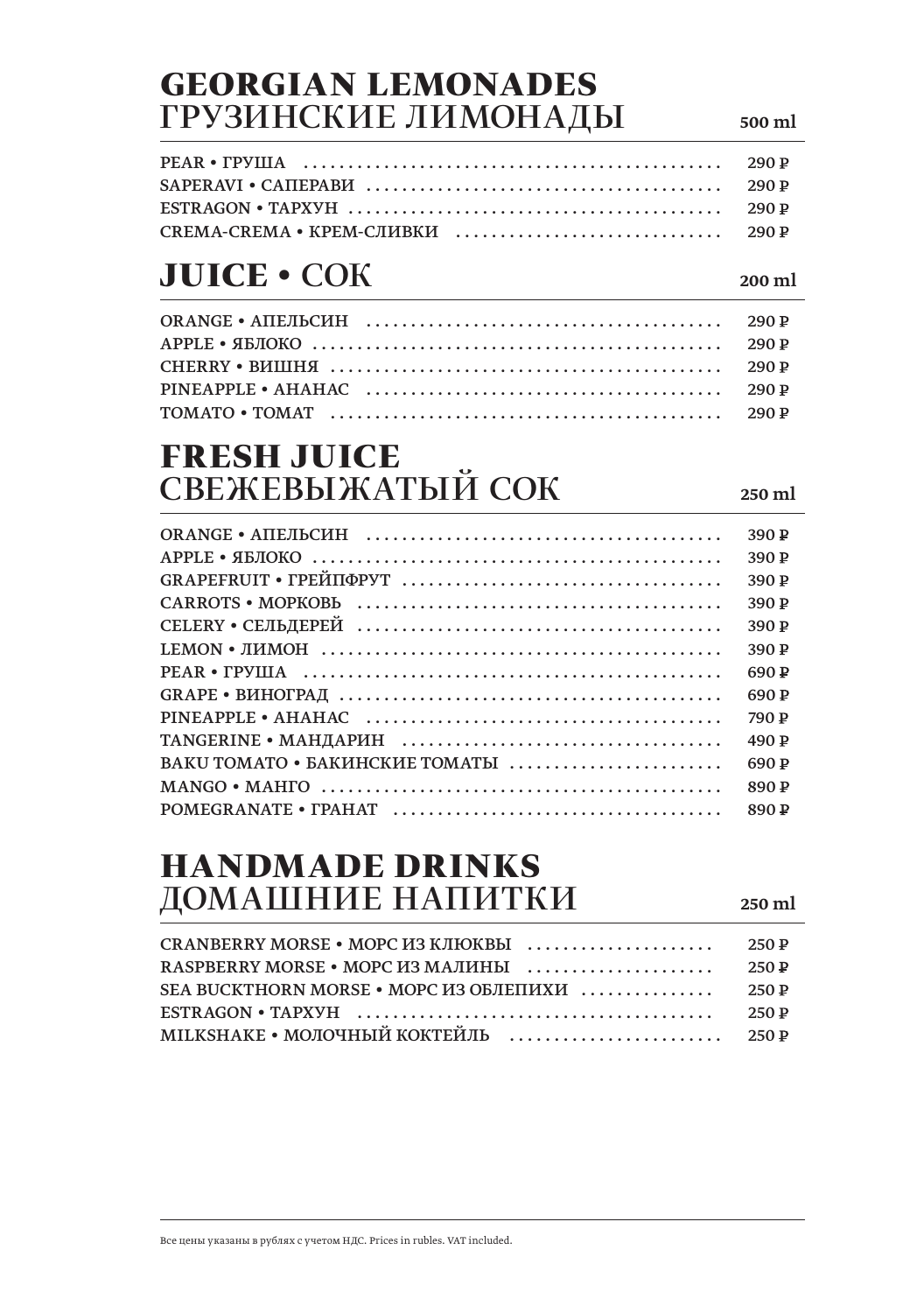#### **SOFT DRINKS** БЕЗАЛКОГОЛЬНЫЕ НАПИТКИ 200 ml 250 ml

#### **MINERAL WATER** МИНЕРАЛЬНАЯ ВОДА

| <b>RUSSE QUELLE Still</b><br>(негазированная)  250 ml 220 P 500 ml 310 P 700 ml 390 P   |       |
|-----------------------------------------------------------------------------------------|-------|
| <b>RUSSE QUELLE Sparkling</b><br>(газированная)  250 ml 220 P 500 ml 310 P 700 ml 390 P |       |
| EVIAN Still (негазированная)  330 ml $410P$ 750 ml 720 P                                |       |
| FERRARELLE Sparkling (газированная)  330 ml 410 P 750 ml 720 P                          |       |
| <b>AQUA PANNA Still</b><br>(негазированная)  250 ml 350 P 500 ml 500 P 750 ml 580 P     |       |
| S. PELLEGRINO Sparkling<br>(газированная)  250 ml 350 P 500 ml 500 P 750 ml 580 P       |       |
|                                                                                         |       |
| PERRIER Lightly Sparkling (газированная)  750 ml                                        | 550 P |